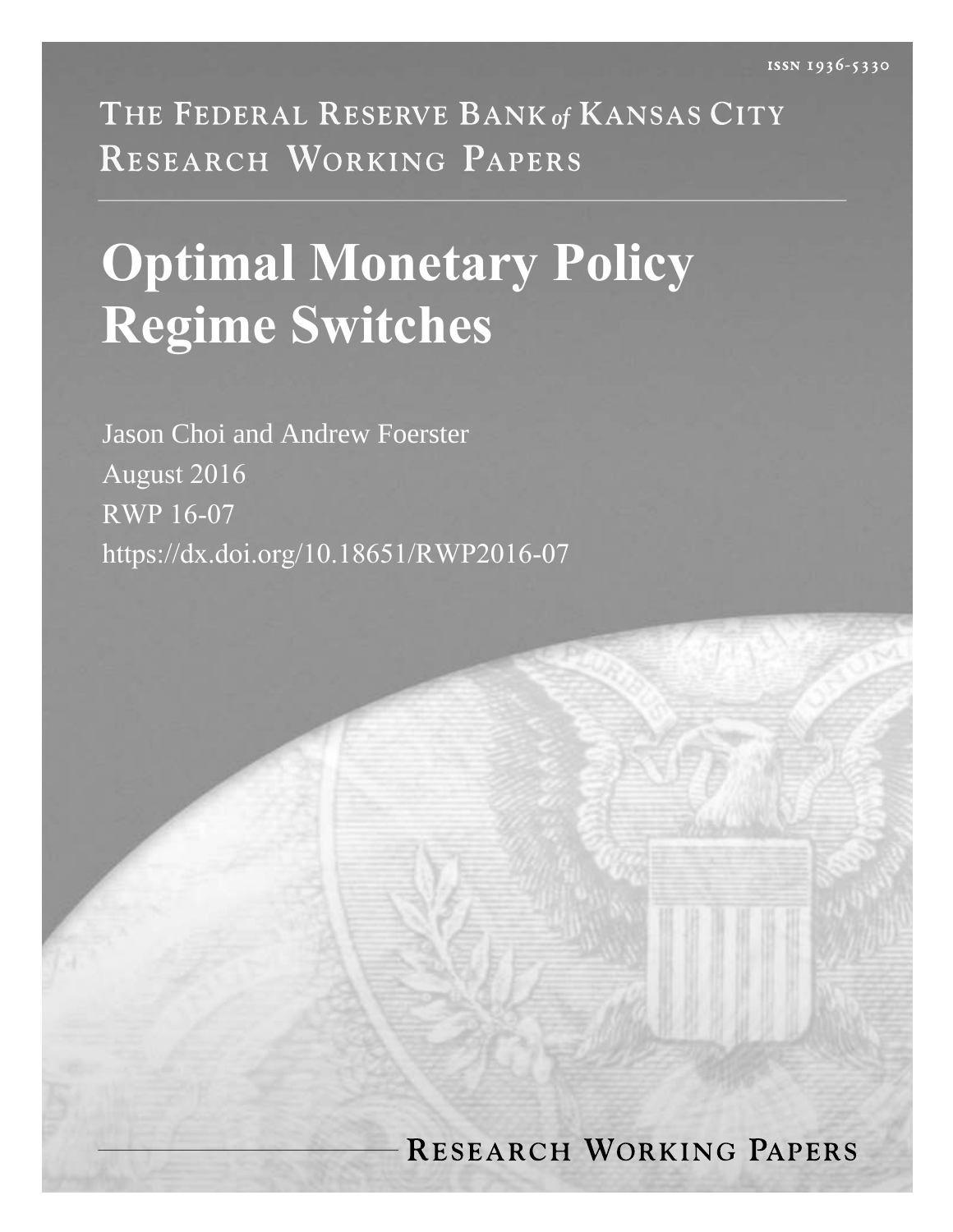# Optimal Monetary Policy Regime Switches

Jason Choi<sup>†</sup> Andrew Foerster<sup>‡</sup>

August 11, 2016

#### Abstract

Given regime switches in the economyís growth rate, optimal monetary policy rules may respond by switching policy parameters. These optimized parameters differ across regimes and from the optimal choice under fixed regimes, particularly in the inflation target and interest rate inertia. Optimal switching rules produce welfare gains relative to constant rules, with switches in the implicit real interest rate used for policy and the degree of interest rate inertia producing the largest gains. However, gains from switching rules decrease if the monetary authority trades-off the probability of low rates, or if it may misidentify the regime.

Keywords: growth rate; optimal policy; regime switching; Taylor rule; ináation target JEL Codes: C63, E31, E52

<sup>&</sup>lt;sup>\*</sup>The views expressed herein are solely those of the authors and do not necessarily reflect the views of the Federal Reserve Bank of Kansas City or the Federal Reserve System. We thank Troy Davig, Lee Smith, Chris Otrok, Pierre Sarte, Andreas Hornstein, and Guido Ascari, as well as seminar participants at Fordham, the Richmond Fed, Virginia, William and Mary, and the SNDE, Midwest Macro, IAAE, and CEF Conferences for helpful comments.

<sup>&</sup>lt;sup>†</sup>Research Department, Federal Reserve Bank of Kansas City, 1 Memorial Drive, Kansas City, MO 64198, [jason.choi@kc.frb.org.](mailto:jason.choi@kc.frb.org)

<sup>&</sup>lt;sup>‡</sup>Research Department, Federal Reserve Bank of Kansas City, 1 Memorial Drive, Kansas City, MO 64198, [andrew.foerster@kc.frb.org.](mailto:andrew.foerster@kc.frb.org)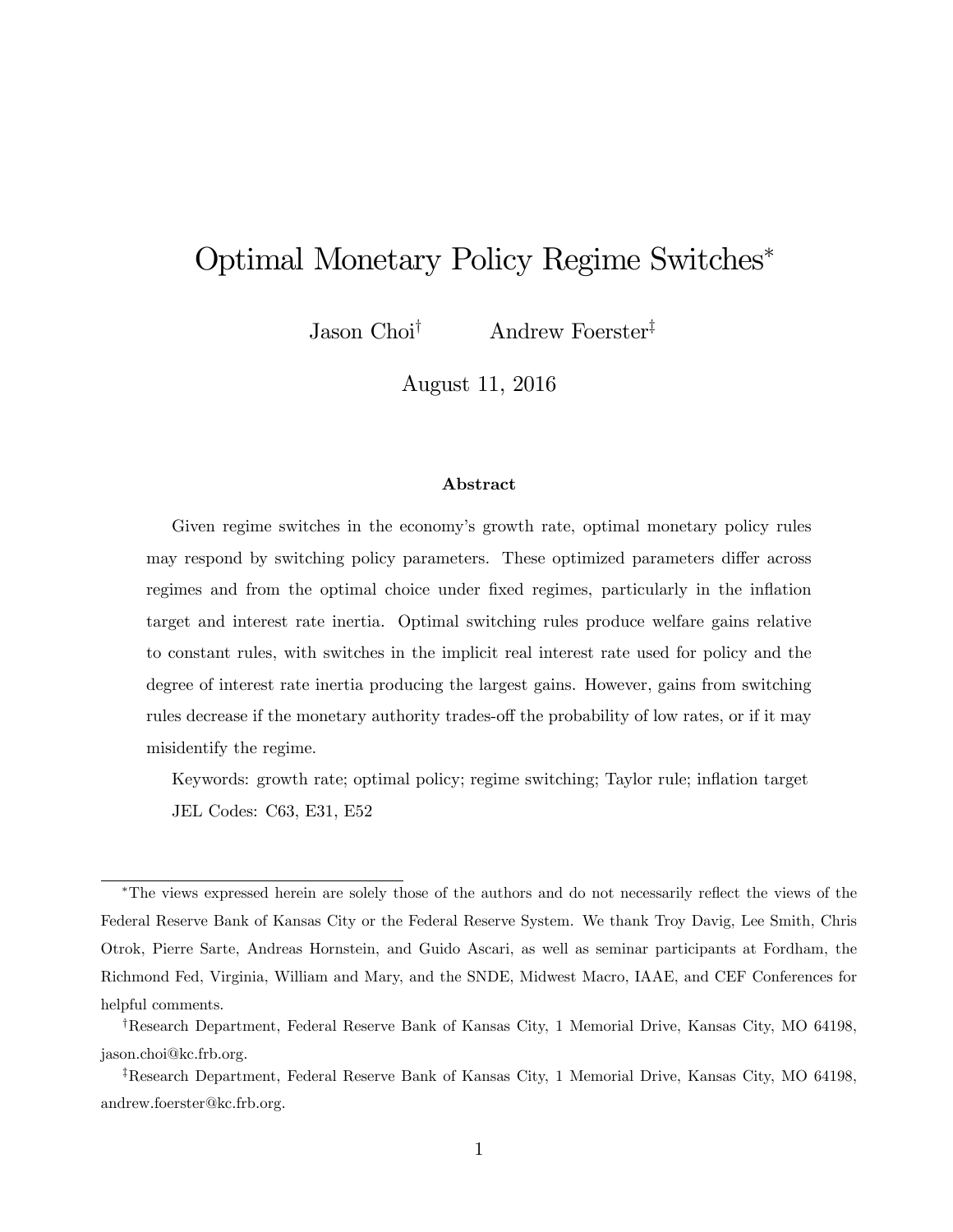# 1 Introduction

The slow growth after the financial crisis prompted a renewed debate about objectives and conduct of monetary policy. In particular, slow growth and a number of additional factors have contributed to lowering the equilibrium real rate of interest, leading to questions about how, if at all, the systematic conduct of monetary policy should respond to this shift. This debate appeared in public speeches by policymakers, and is highlighted in minutes of the Federal Open Market Committee in April, 2015:

"One participant suggested that, in part because of the evidence that the equilibrium real interest rate was low by historical standards, the Committee should discuss the possibility of increasing its longer-run ináation objective...[Another participant] noted, in particular, that a decision to raise the Committeeís longer-run ináation objective might work against the achievement of maximum employment and price stability because such a change could undermine the Committee's credibility and, in addition, lead to adverse changes in inflation dynamics that could pose significant challenges for policy-makers."

– Board of Governors of the Federal Reserve System [\(2015\)](#page-35-0)

The quotation highlights opposing views on whether monetary policy objectives should change given a lower real interest rate, and some of the counter-arguments for doing so. Even more recently, Federal Reserve officials have framed structural change in explicit terms of regime shifts, and have thought about appropriate policy responses [\(Bullard](#page-35-1) [\(2016\)](#page-35-1)).

More broadly, after the crisis some economists argued that the Federal Reserve should alter its implicit rule to allow either a higher inflation target, a less aggressive response to inflation deviations, or a more aggressive response to the output gap. For example, Rogoff [\(2008\)](#page-36-0), [Blanchard et al.](#page-35-2) [\(2010\)](#page-35-2), and [Ball](#page-35-3) [\(2013\)](#page-35-3) called for an explicit move to an inflation target from 2 percent to the range of 4-6 percent. Others, such as [Taylor](#page-37-0) [\(2012\)](#page-37-0), saw changes in the implicit policy rule and called for a return to rules used at an earlier time.

This paper studies optimal simple rules for monetary policy when the structural economy experiences regime shifts. Using a standard New Keynesian model modified so that growth rate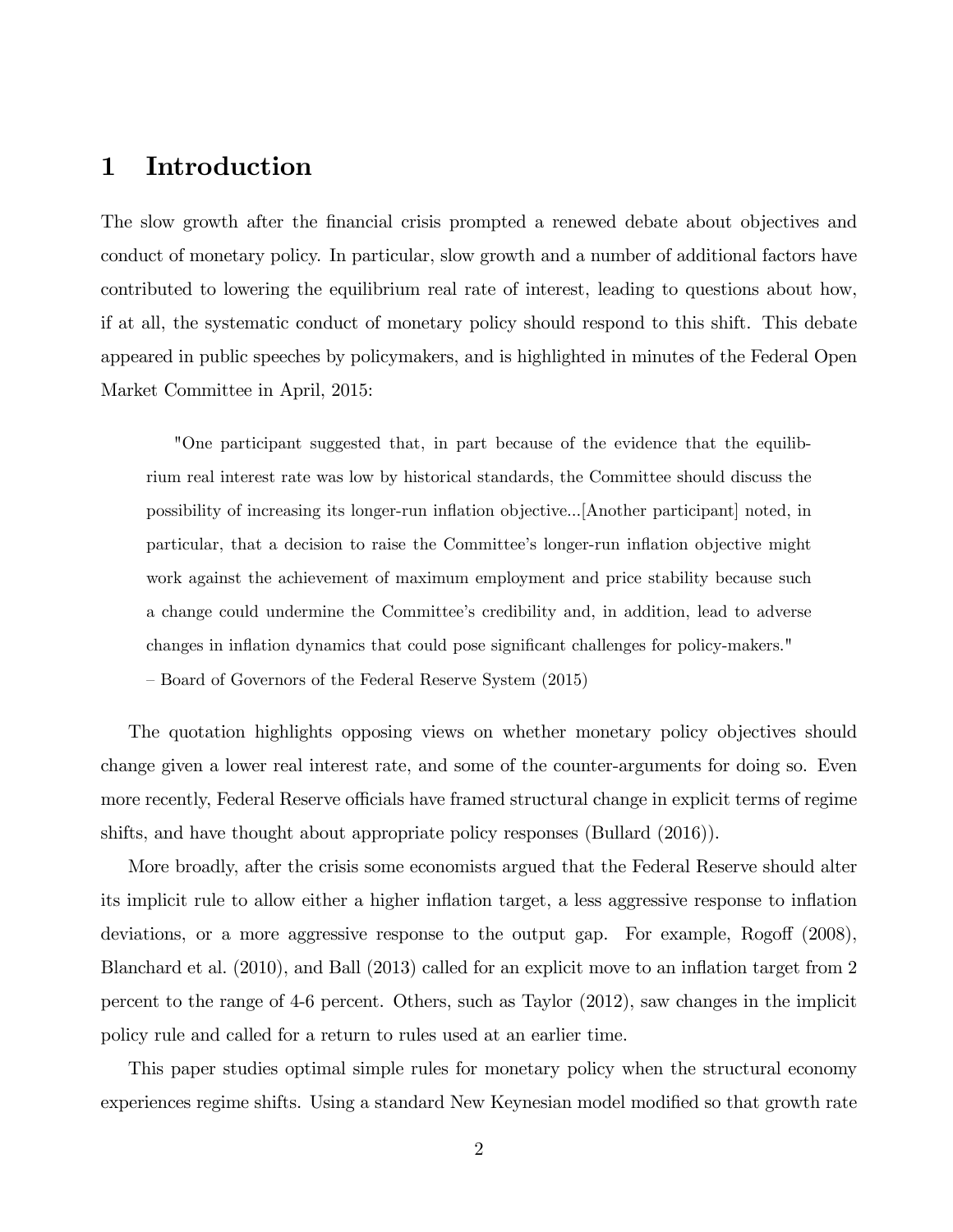switches between high and low growth regimes, it finds optimal simple rules that are fully regime dependent, and compares their performance against optimized rules that constrain some or all of the policy parameters to be identical across regimes. The switching in the growth rate process tends to generate a low real interest rate in one regime, which causes the monetary authority to need to adjust its policy rule.

For the optimal rules, the policy parameters differ from those that would be chosen if each regime occurred in isolation, indicating that modifying the rule due to the presence of regime switching is important to the conduct of optimal policy. Further, even conditional on starting from an environment with a fixed policy rule that does not adjust with regime changes, changing to rules with switching parameters increases welfare. A rule where all policy parameters switch is welfare-preferred, but rules that only allow a subset of policy parameters to change increase welfare as well. In particular, a rule that keeps all policy parameters fixed except the real rate used in the policy rule in each regime generates over half the welfare gains of a fully switching environment; on top of this change, allowing changes in the degree of interest rate inertia nearly generates the entire welfare gains of a fully switching rule. These results suggest that allowing flexibility for monetary policy in the face of shifts in the structural economy is important for conducting monetary policy, and constraining policy to follow a single rule regardless of the regime can generate inferior economic outcomes.

Switches between high and low growth rate regimes drive persistent fluctuations in the real interest rate of the economy, but are not the only way of generating such fluctuations. An alternative setup, under which regimes in preferences between intertemporal utility drive changes in the real interest rate, generates similar optimal policy outcomes. This result highlights that it is not changes in the growth rate that matter directly, but rather growth rate switches matter because they affect the real interest rate.

As highlighted in the above quotation, however, there are possibly reasons to doubt the advantages of allowing flexibility in the policy rule. In particular, the baseline optimal policy results assume the monetary authority wishes to keep the nominal interest rate positive across regimes at the same rate. As a result, in a low growth regime, the real interest rate being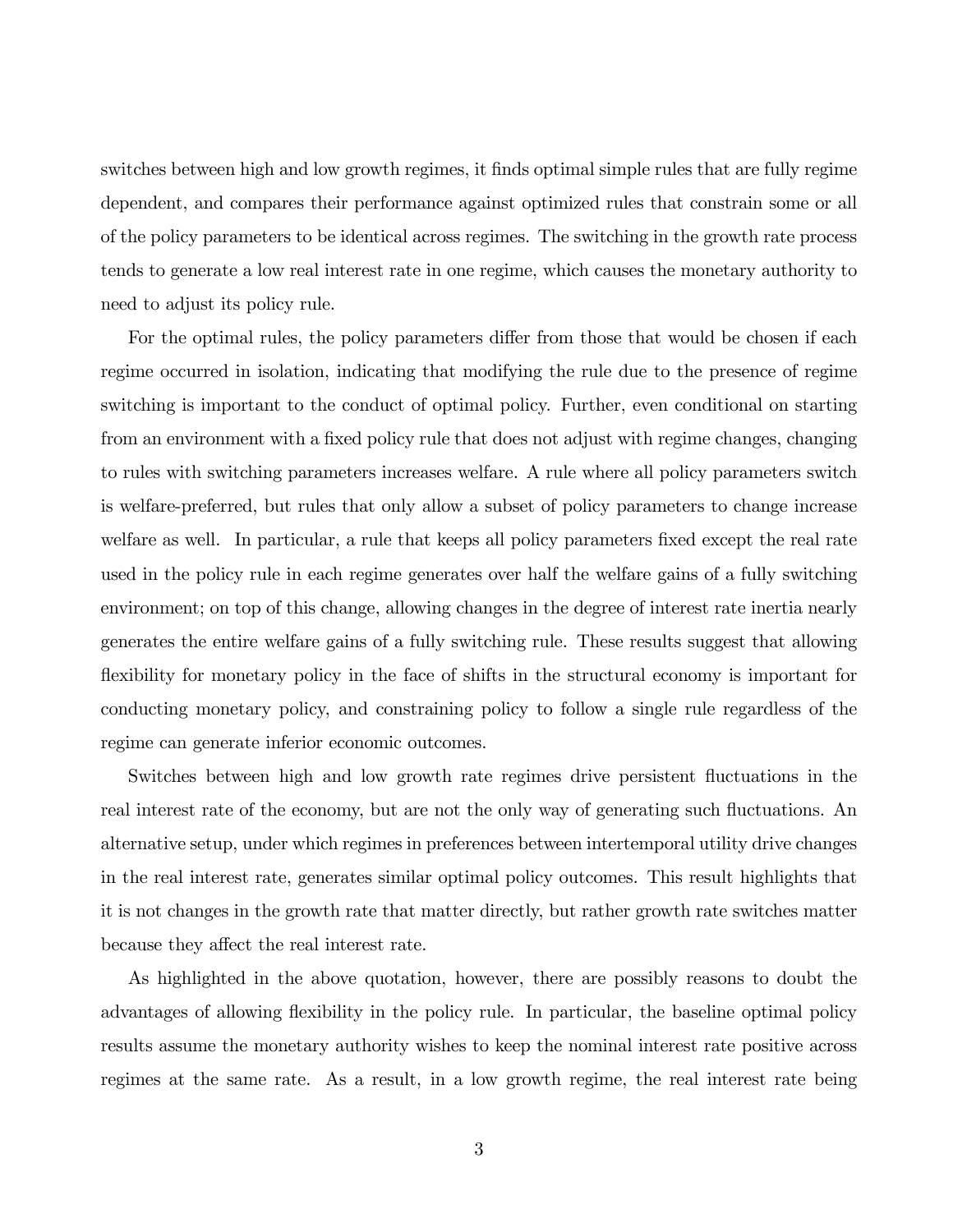low warrants a large shift in the policy rule relative to the high growth regime. If instead, the monetary authority is willing to make a trade off in the frequency of a positive nominal rate, the policy rule needs to shift less and the gains to having a switching rule decline.

A second reason why a fully switching monetary policy rule may be less optimal than the baseline results suggest is if the monetary authority possibly misperceives the regime. Having a flexible rule can generate benefits if the low growth rule is put in place only when the economy is actually in the low growth regime, but it could generate unnecessary distortions such as through a higher inflation target if the economy is actually in the high growth regime. As a result, the gains to having a fully flexible rule relative to a constant rule will decrease as the chance of misidentifying the regime increase.

Much of the literature on optimal monetary policy with simple rules assumes constant rules over time. For example, [Schmitt-Grohe and Uribe](#page-36-1) [\(2007\)](#page-36-1) characterize optimal simple rules in an economy without instability in the structural economy, and show these rules nearly replicate welfare achieved by a Ramsey planner. In the context of regime switches in the structural economy, this paper shows simple rules that switch alongside the structural economy welfare dominate fixed rules. More recently, [Billi](#page-35-4) [\(2011\)](#page-35-4), [Coibion et al.](#page-35-5) [\(2012\)](#page-35-5), and [Blanco](#page-35-6) [\(2015\)](#page-35-6) consider the optimal ináation target in the presence of the zero lower bound on the nominal interest rate. In these cases, the monetary authority sets a constant inflation target that weighs the costs of higher inflation against the chance of hitting the zero lower bound. The optimal simple rules considered in this paper allow this trade-off to be regime-dependent, which enables the authority to set a higher inflation target in regimes where hitting the zero bound is relatively more likely. Further, this paper shows that the optimal choice of switching parameters depends heavily on the optimal choice of fixed parameters. For example, the optimal choice of inflation targets across regimes also depends on the choice of inertia common to both regimes.

Papers studying switching in monetary policy rules often have non-optimal switches that are independent of any underlying changes in the economy. For example, [Davig and Leeper](#page-35-7)  $(2007)$  and [Bianchi](#page-35-8)  $(2013)$  consider switches in the coefficients dictating how the monetary authority responds to deviations from its targets, [Schorfheide](#page-37-1) [\(2005\)](#page-37-1) and [Liu et al.](#page-36-2) [\(2011\)](#page-36-2) allow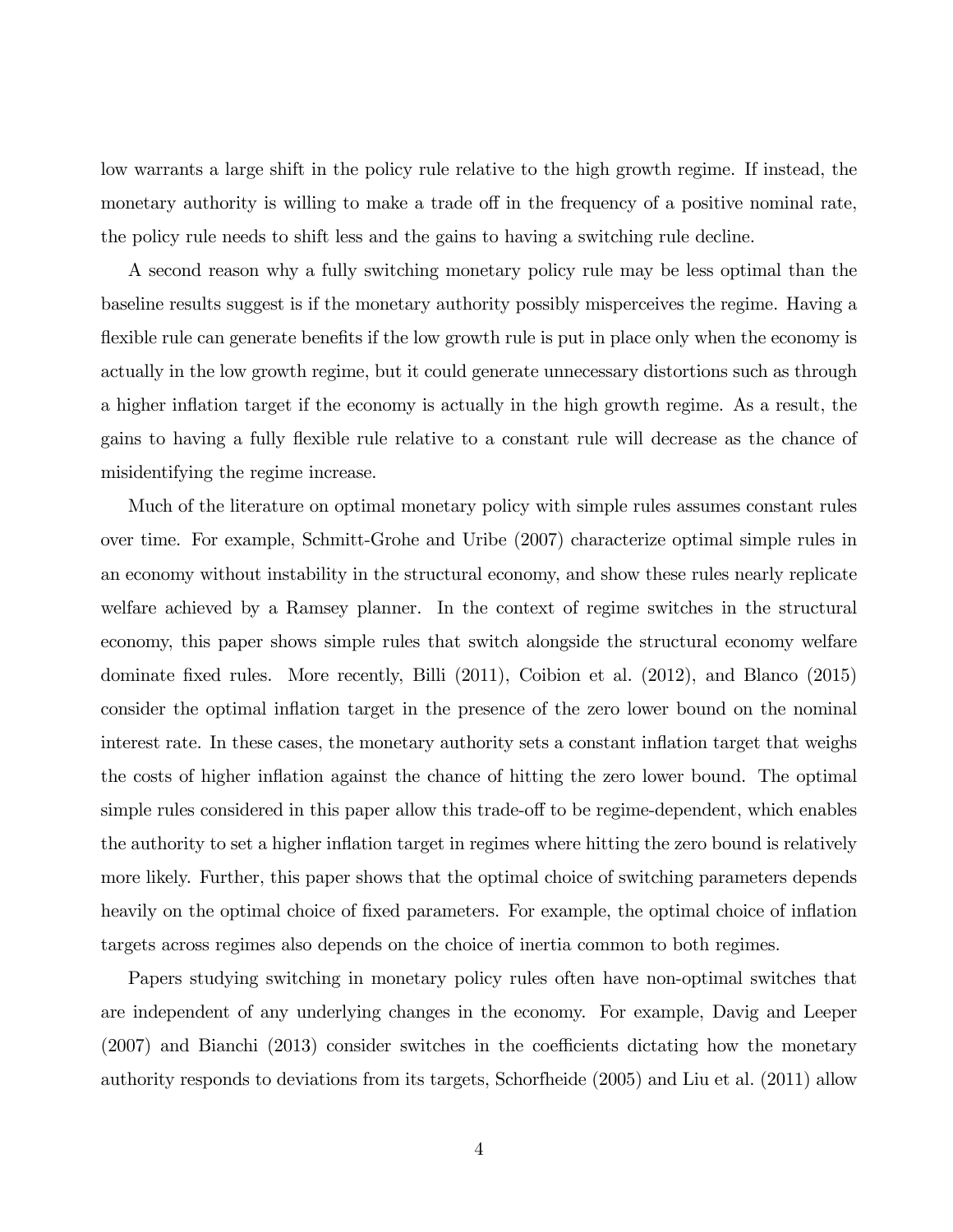for switches in the inflation target, and [Foerster](#page-36-3) [\(2016\)](#page-36-3) considers both types. However, in each of these frameworks, changes in the monetary policy rule occur randomly and without regard to the state of the private economy. In contrast, this paper motivates regime switching in the policy rule as an optimal response to switches in the private economy.

In the case where papers consider optimal policy with regime switching in the private economy, the monetary authority may face a reduced-form representation of the structural economy as in [Blake and Zampolli](#page-35-9) [\(2011\)](#page-35-9). On the other hand, [Debortoli and Nunes](#page-36-4) [\(2014\)](#page-36-4) interpret regime switching in monetary policy as coming from explicit changes in the authority's loss function. [Davig](#page-35-10) [\(2016\)](#page-35-10) shows how regime switches in price-setting behavior in the structural economy map into switches in the loss function when the authority operates with discretion. In contrast to these frameworks, this paper considers optimal simple rules, and how changes in the structural economy affect the optimal choice of policy parameters.

The remainder of the paper proceeds as follows: Section [2](#page-5-0) presents the model, Section [3](#page-9-0) discusses computation of the optimal policy rules, Section [4](#page-15-0) contains the main results on optimal policy rules with growth rate switches, Section [5](#page-23-0) shows the main results hold in an alternative environment with preference regimes, Section  $6$  considers two modified models that push optimal rules towards less switching, and Section [7](#page-34-0) concludes.

## <span id="page-5-0"></span>2 Model

This section describes a prototypical New Keynesian model. The six key features of the model are: (i) nominal rigidities without indexation of prices that create a role for inflation stabilization near price stability, (ii) a markup shock that generates a trade-off between output and inflation stabilization, (iii) a preference shock that affects the inter-temporal decisions of the household,  $(iv)$  regime switching that affects the growth rate of the economy, and  $(v)$  government spending financed solely by lump-sum taxes, and (vi) a monetary authority with only access to a Taylor rule for nominal interest rates.

The following presents the model's several parts: households, final and intermediate goods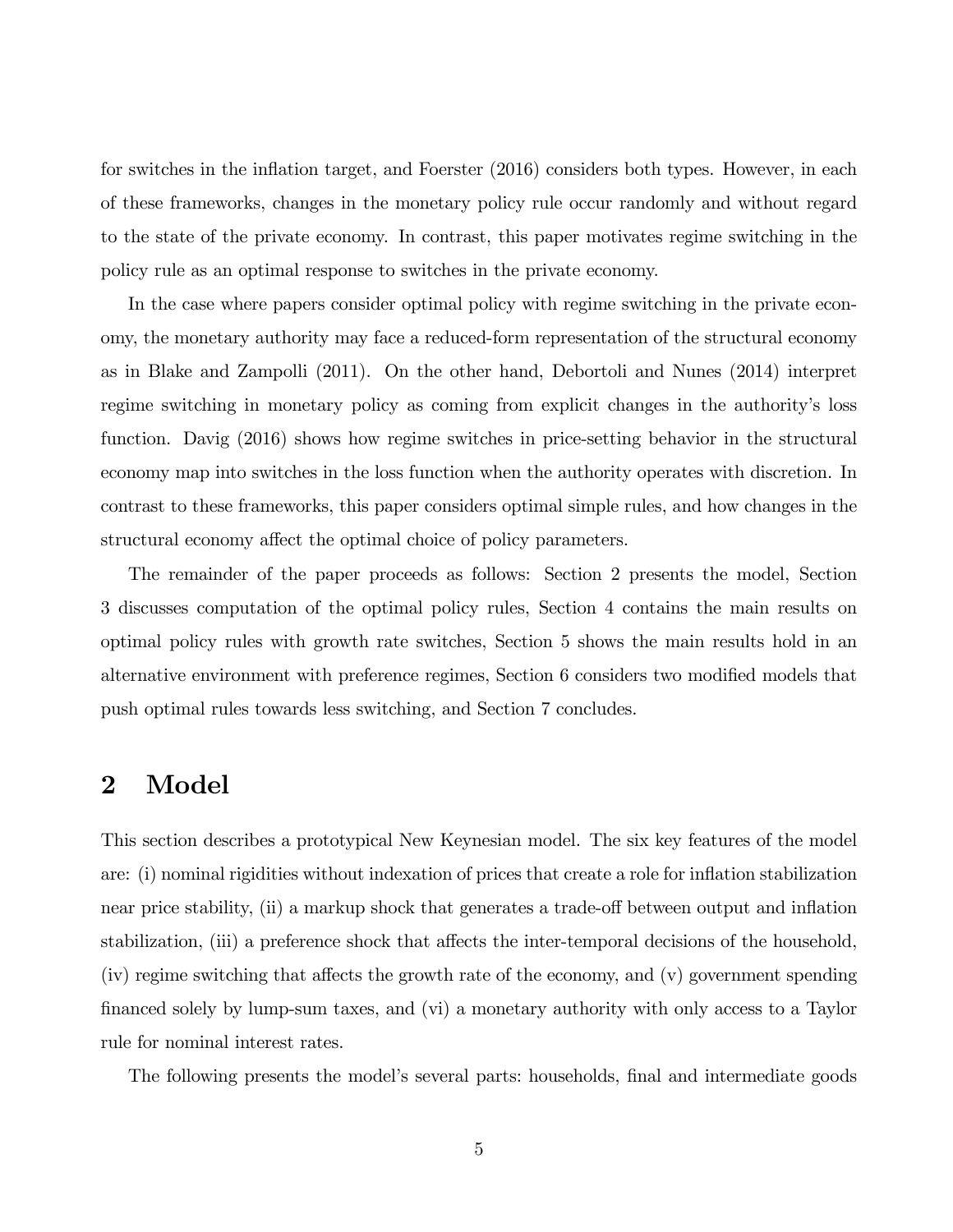firms, fiscal policy, the monetary authority, and how regimes switch.

#### 2.1 Households

Households maximize lifetime expected discounted utility of the form

$$
\mathbb{E}_0 \sum_{t=0}^{\infty} \beta^t d_t \left( \log C_t - H_t \right), \tag{1}
$$

where  $\mathbb{E}_0$  is the expectations operator conditional on information at time 0,  $\beta \in (0,1)$  is the discount factor,  $d_t$  is an inter-temporal preference shifter,  $C_t$  is consumption, and  $H_t$  is hours worked. Households face the budget constraint

$$
C_t + \frac{B_t}{P_t} + T_t = W_t H_t + R_{t-1} \frac{B_{t-1}}{P_t} + D_t,
$$
\n(2)

where  $B_t$  denotes bonds purchased at time t that pay out a gross nominal interest rate  $R_t$  at  $t+1$ ,  $T_t$  is real lump-sum taxes paid to the government,  $W_t$  is the real wage rate, and  $D_t$  is real dividend payments from firms. The inter-temporal preference shifter follows

<span id="page-6-0"></span>
$$
\log d_t = \rho_d \log d_{t-1} + \sigma_d \varepsilon_{d,t}.
$$
\n(3)

Standard optimality conditions for the household produce an Euler equation of the form

<span id="page-6-1"></span>
$$
\beta \mathbb{E}_t \left( \frac{C_t}{C_{t+1}} \right) \left( \frac{d_{t+1}}{d_t} \right) \frac{R_t}{\Pi_{t+1}} = 1, \tag{4}
$$

which highlights how, all else equal, shocks or regime shifts that decrease the growth rate of consumption will increase the term  $C_t/C_{t+1}$  and hence will tend to lower the nominal interest rate. Likewise, given the autoregressive process in equation [\(3\)](#page-6-0), negative realizations of  $\varepsilon_{d,t}$  will tend to increase  $d_{t+1}/d_t$ , which, all else equal, will then tend to lower  $R_t$ .

#### 2.2 Firms

There are two types of firms: intermediate goods firms that produce with labor, and final good firms that bundle intermediate goods into a final output to be consumed by households and the government.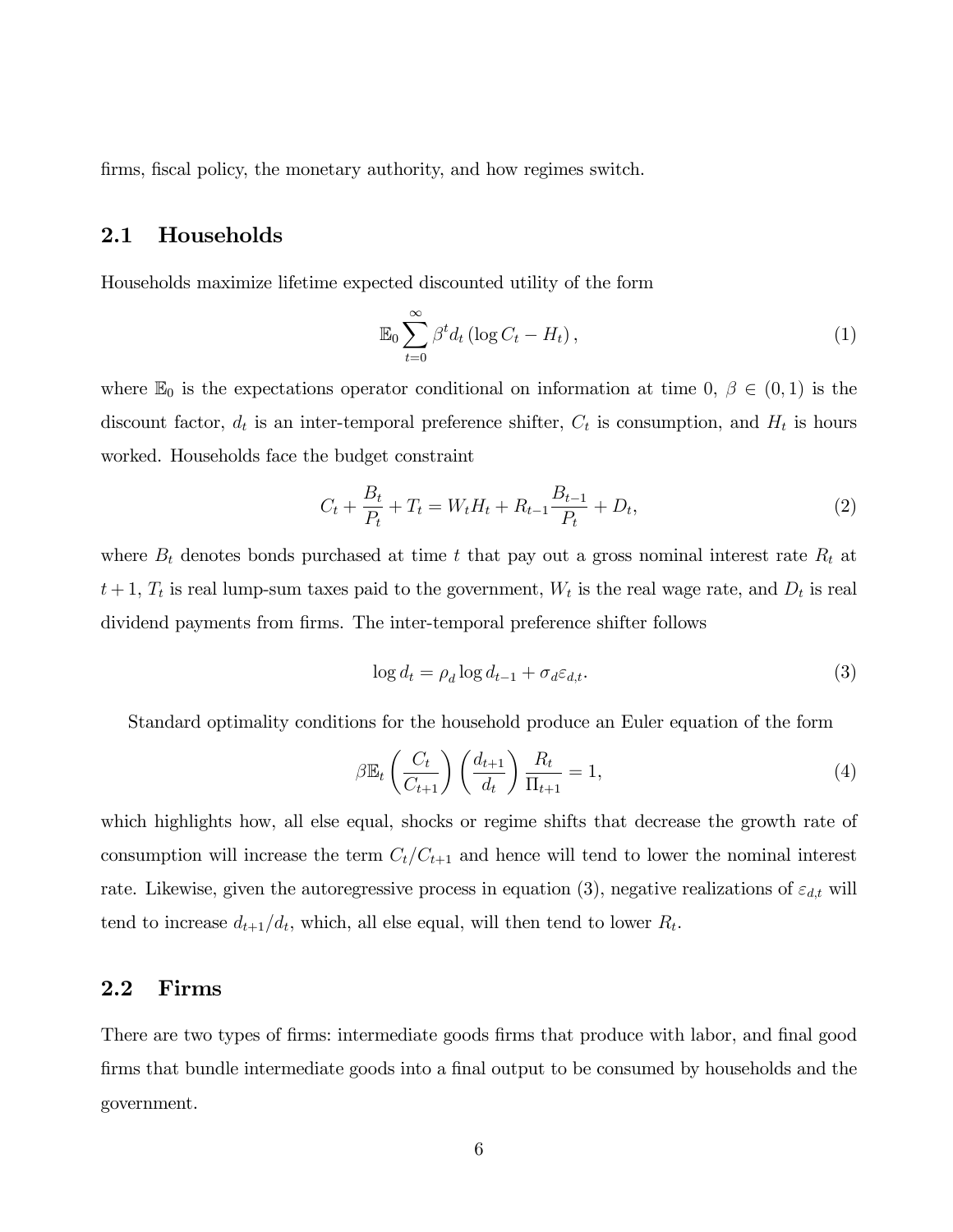#### 2.2.1 Final Good Firms

A competitive final good producer combines a continuum of intermediate goods  $Y_{j,t}, j \in [0,1],$ by constant elasticity of substitution technology to produce a final good

$$
Y_t = \left(\int_0^1 Y_{j,t}^{\frac{1}{1+m_t}} df\right)^{1+m_t},\tag{5}
$$

where  $m_t$  denotes the time-varying net markup. This specification implies the demand for a good  $Y_{j,t}$  depends on its relative price, the markup, and aggregate demand by

<span id="page-7-1"></span>
$$
Y_{j,t}^d = \left(\frac{P_{j,t}}{P_t}\right)^{-\frac{1+m_t}{m_t}} Y_t.
$$
\n
$$
(6)
$$

The net markup  $m_t$  follows an autoregressive process

$$
\log m_t = (1 - \rho_m) \log m_{ss} + \rho_m \log m_{t-1} + \sigma_m \varepsilon_{m,t}.
$$
\n<sup>(7)</sup>

Positive markup shocks  $\varepsilon_{m,t}$  produce opposite movements in inflation and output, generating a trade-off for their stabilization.

#### 2.2.2 Intermediate Goods Firms

Intermediate goods producers are indexed by  $j$  and have production functions

<span id="page-7-0"></span>
$$
Y_{j,t}^s = A_t H_{j,t},\tag{8}
$$

where total factor productivity nests stationary and unit root components:

<span id="page-7-2"></span>
$$
\log A_t = \log \omega (s_t) + \log A_{t-1} + a_t,
$$
\n(9)

$$
a_t = \rho_a a_{t-1} + \sigma_a \varepsilon_{a,t}.\tag{10}
$$

In this case, the mean growth rate of TFP,  $\omega(s_t)$ , switches with the regime variable  $s_t$ .

Intermediate goods Örms adjust prices according to Rotemberg pricing without indexation of prices to inflation. Consequently, the firm's maximization problem is to choose  $H_{j,t}$  and  $P_{j,t}$ to maximize

$$
\mathbb{E}_0 \sum_{t=0}^{\infty} \beta^t \frac{\lambda_t}{\lambda_0 P_t} \left( \left( \frac{P_{j,t}}{P_t} \right)^{-\frac{1}{m_t}} Y_t - W_t H_{j,t} - \frac{\phi_p}{2} \left( \frac{P_{j,t}}{P_{j,t-1}} - 1 \right)^2 Y_t \right)
$$
(11)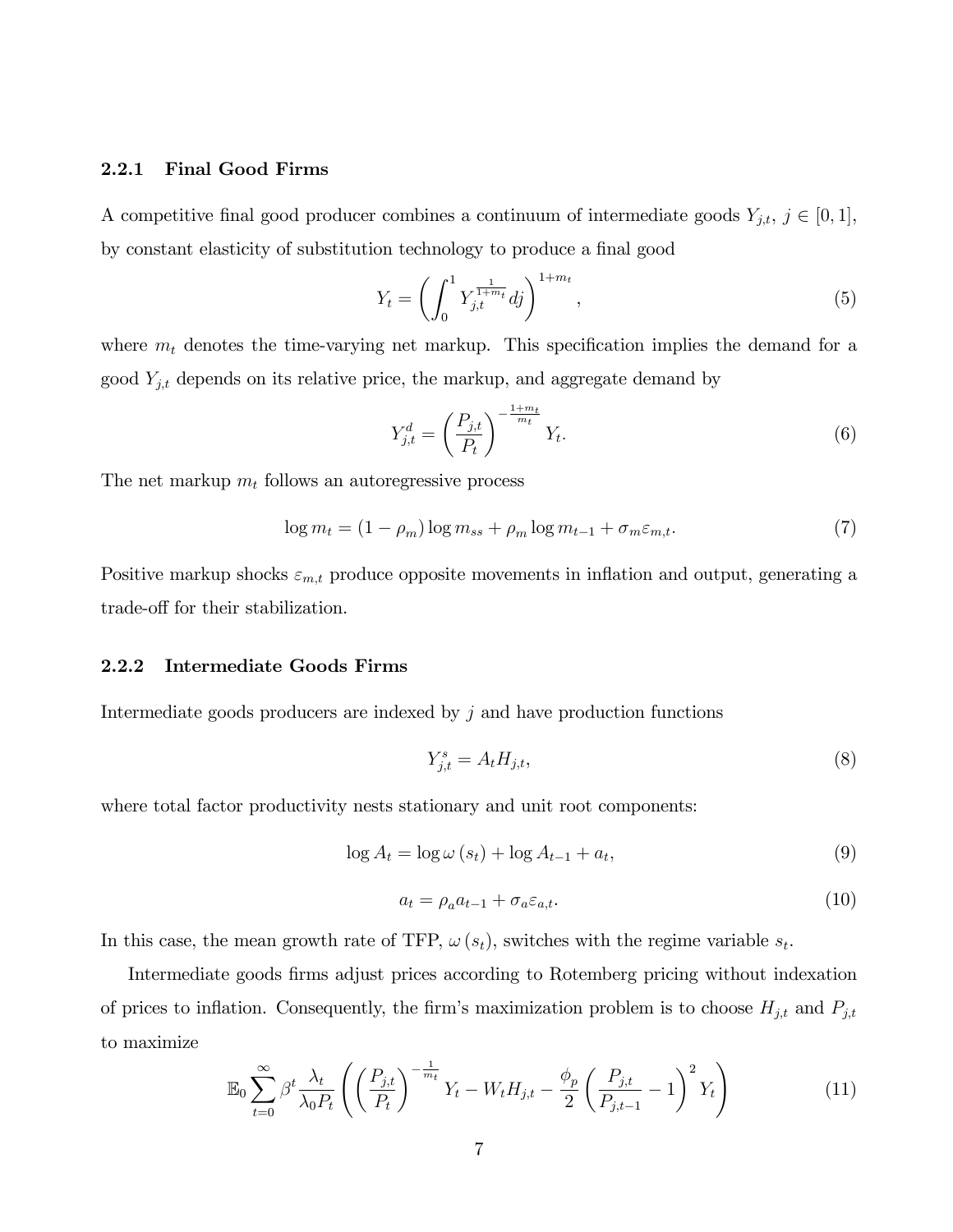where  $\lambda_t$  denotes the marginal utility of consumption for the household. Firms are also subject to the constraint that supply [\(8\)](#page-7-0) must meet demand [\(6\)](#page-7-1) at the posted price. The price adjustment generates a cost of ináation in output terms, as deviations from price stability generate progressively higher losses in output.

#### 2.3 Fiscal Policy

The government purchases a fraction  $\zeta_t$  of aggregate output  $Y_t$ , so

$$
G_t = \zeta_t Y_t. \tag{12}
$$

The fraction of goods purchased satisfies

$$
g_t = \frac{1}{1 - \zeta_t} \tag{13}
$$

where  $g_t$  follows an autoregressive process

$$
\log g_t = \left(1 - \rho_g\right) \log g_{ss} + \rho_g \log g_{t-1} + \sigma_g \varepsilon_{g,t}.\tag{14}
$$

The government collects lump-sum taxes to cover spending, and nominal bonds are in zero net supply. Hence the aggregate resource constraint is given by

<span id="page-8-1"></span>
$$
Y_t = C_t + G_t + \frac{\phi_p}{2} (\Pi_t - 1)^2 Y_t.
$$
 (15)

This resource constraint again highlights the cost of inflation, as deviations from price stability produce losses in output that cannot go to consumption or the government. Importantly, fiscal policy does not have access to a production subsidy to Örms that eliminates the distortions associated with monopolistic competition; the inefficiency from imperfect competition must be taken into account by the monetary authority when setting policy [\(Woodford](#page-37-2) [\(2003\)](#page-37-2)).

#### 2.4 Monetary Policy

The monetary authority follows a Taylor rule of the form

<span id="page-8-0"></span>
$$
\frac{R_t}{R^*(s_t)} = \left(\frac{R_{t-1}}{R^*(s_t)}\right)^{\rho_r(s_t)} \left(\left(\frac{\Pi_t}{\Pi^*(s_t)}\right)^{\psi_\pi(s_t)} \left(\frac{\tilde{Y}_t}{\tilde{Y}_{ss}}\right)^{\psi_y(s_t)}\right)^{1-\rho_r(s_t)},\tag{16}
$$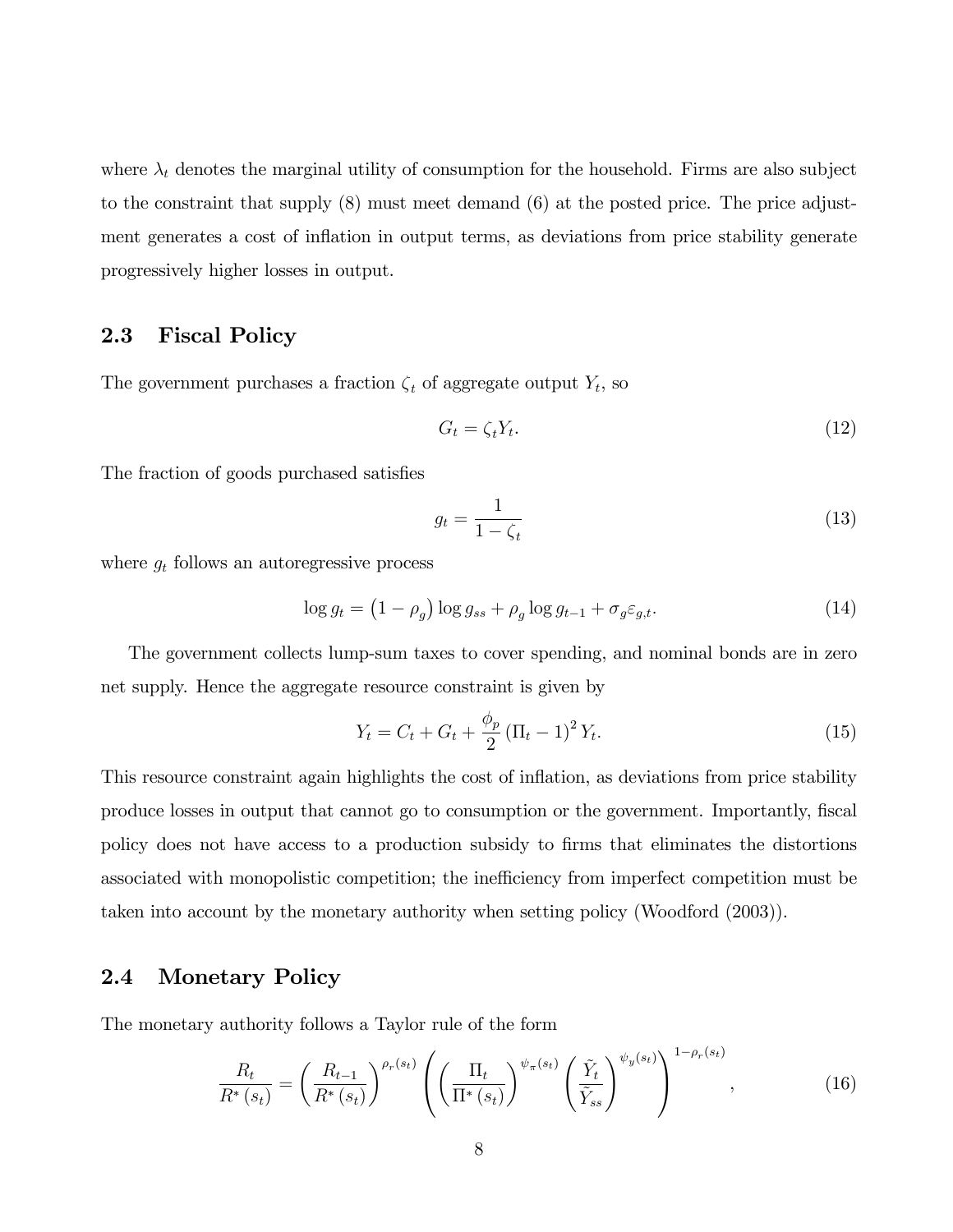which includes

<span id="page-9-1"></span>
$$
R^*(s_t) = \Pi^*(s_t) r(s_t), \text{ where } r(s_t) = \frac{\omega(s_t)}{\beta}.
$$
 (17)

This form allows for regime switches in the real interest rate  $r(s_t)$ , the inflation target  $\Pi^*(s_t)$ , the degree of interest rate inertia  $\rho_r(s_t)$ , and the responsiveness to the inflation and output gaps,  $\psi_{\pi}(s_t)$  and  $\psi_y(s_t)$ , respectively. The output gap is in terms of de-trended output  $\tilde{Y}_t = Y_t/A_t$ . Note that the neutral nominal rate  $R^*(s_t)$  switches, and is made up of the inflation target,  $\Pi^*(s_t)$ , and the steady state real rate,  $r(s_t)$ , that would prevail if each regime occurred in isolation.

#### 2.5 Regime Switching

To summarize the regime switching in the model, the structural economy experiences switches in the growth rate  $\omega(s_t)$ . At the same time, the monetary policy rule switches parameters  $(r(s_t),$  $\rho_r(s_t)$ ,  $\psi_\pi(s_t)$ ,  $\psi_y(s_t)$ ,  $\Pi^*(s_t)$ ). The regime follows a Markov process governed by a transition matrix with elements  $P_{i,j} = \Pr(s_t = j | s_{t-1} = i)$ . Assuming two regimes with symmetric probabilities given by  $p = Pr(s_t = s_{t-1})$ , the transition matrix is given by

$$
P = \begin{bmatrix} P_{1,1} & P_{1,2} \\ P_{2,1} & P_{2,2} \end{bmatrix} = \begin{bmatrix} p & 1-p \\ 1-p & p \end{bmatrix}.
$$
 (18)

## <span id="page-9-0"></span>3 Computation and Welfare

Given the model previously described, this section turns to the calibration and solution method, how the monetary authority sets optimal implementable rules, and the welfare calculations.

#### 3.1 Calibration and Solution

The set of parameters shown in Table [1](#page-10-0) describe preferences and production assuming the unit of time is a quarter. These parameters largely follow the estimates in a similar model by [Schorfheide](#page-37-1) [\(2005\)](#page-37-1). The economy switches between two regimes of high and low growth with probability  $p = 0.95$ . In particular, in the first, high growth regime, the economy grows at 2.5%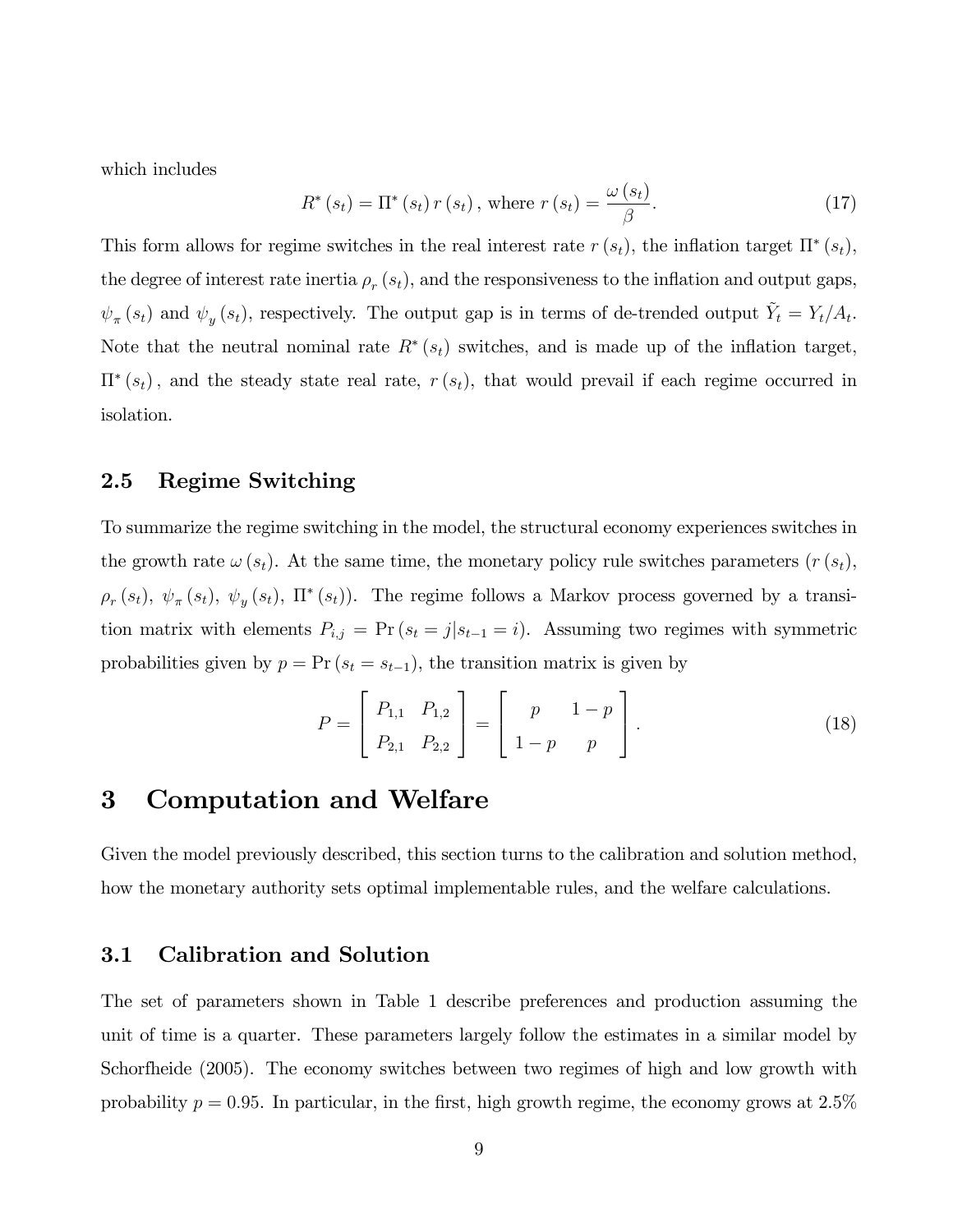| <u>rable 1. Fixed I alameters</u>             |                           |
|-----------------------------------------------|---------------------------|
| Description                                   | Parameter Value           |
| Discount Factor                               | $\beta = 0.9987$          |
| Steady State Fraction of Government Purchases | $\zeta_{ss}=0.2$          |
| Steady State Net Markup                       | $m_{ss} = 0.10$           |
| Cost of Price Adjustment                      | $\phi_p = 160$            |
| <b>Technology Shock Persistence</b>           | $\rho_a = 0.8$            |
| Government Spending Shock Persistence         | $\rho_q = 0.9$            |
| Inter-temporal Preference Shock Persistence   | $\rho_d = 0.9$            |
| Markup Shock Persistence                      | $\rho_m = 0.9$            |
| Technology Shock Std Dev                      | $\sigma_a = 0.003$        |
| Government Spending Shock Std Dev             | $\sigma_g = 0.012$        |
| Inter-temporal Preference Shock Std Dev       | $\sigma_d = 0.01$         |
| Markup Shock Std Dev                          | $\sigma_m = 0.01$         |
| Growth Rate, High Growth Regime               | $\omega(1) = 1.025^{1/4}$ |
| Growth Rate, Low Growth Regime                | $\omega(2) = 1.005^{1/4}$ |
| <b>Transition Probability</b>                 | $p = 0.95$                |

<span id="page-10-0"></span>Table 1: Fixed Parameters

annually, while in the second, low growth regime, the economy grows at 0.5% annually. These two regimes capture concerns about switches to slower growth regimes (for example, [Gordon](#page-36-5) [\(2012\)](#page-36-5)), as well as a lower real interest rate [\(Summers](#page-37-3) [\(2014\)](#page-37-3)). The presence of growth rate switches affects the household's Euler equation [\(4\)](#page-6-1) and the intermediate goods firms' problem via technology  $(8)$ . In addition, lower growth, by affecting the real interest rate, also changes the neutral nominal rate in the monetary policy rule [\(17\)](#page-9-1). In the low growth regime, the real rate tends to be low, which corresponds to a lower-and hence a greater chance of negative-nominal rate.

Given the switching in the structural economy and the monetary policy rule, as well as a need to perform welfare calculations, the results in Section [4-](#page-15-0)[6](#page-27-0) use the perturbation method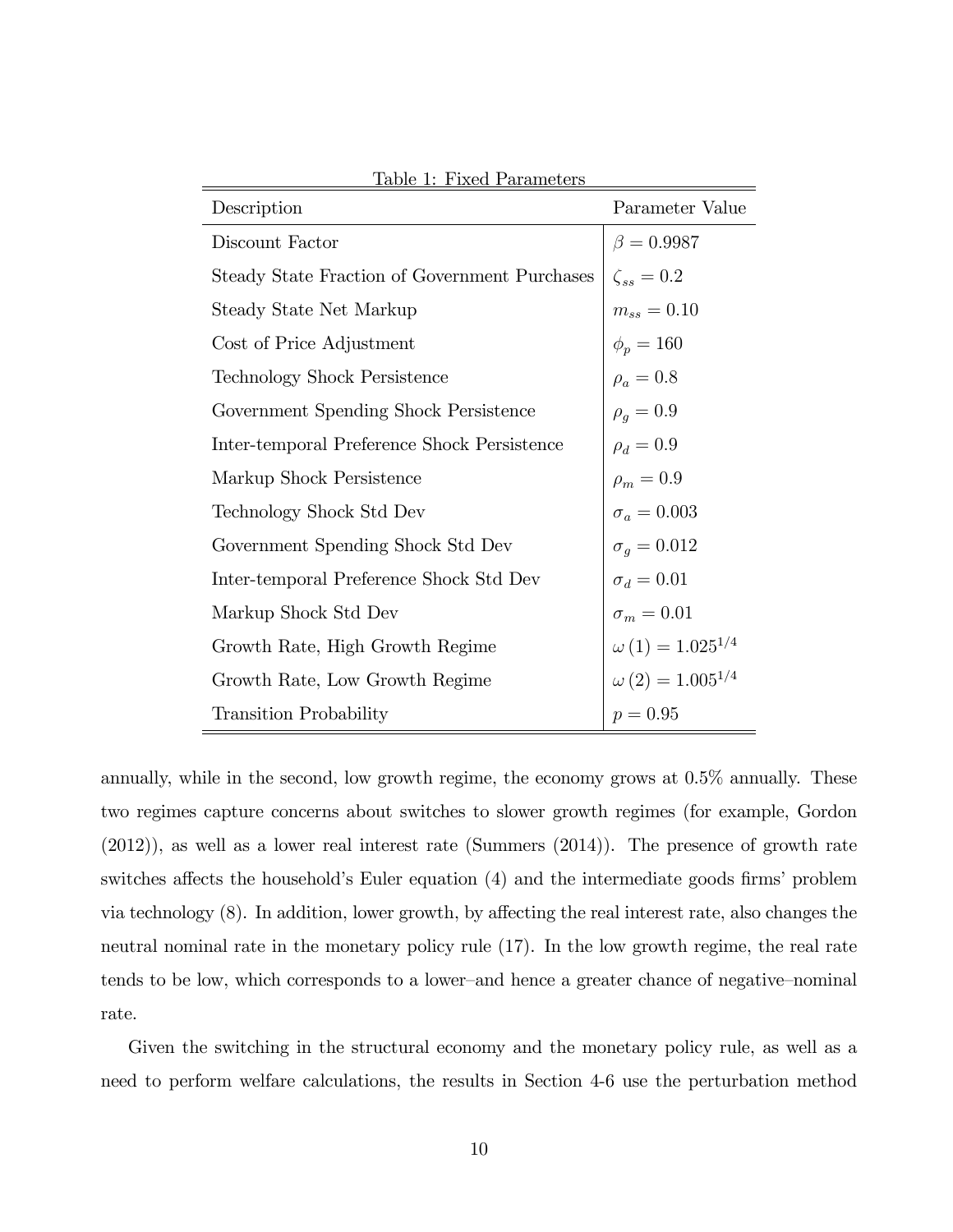for Markov-switching DSGE models from [Foerster et al.](#page-36-6) [\(2013\)](#page-36-6). This methodology allows for second-order approximations to the decision rules, which enable accurate welfare calculations and capture the certainty non-equivalence generated by Markov-switching, especially in the monetary policy rule (see [Foerster](#page-36-3) [\(2016\)](#page-36-3)). In addition, perturbation allows for checking determinacy generated by the monetary policy rule, which is key for policy to be implementable.

#### 3.2 Optimal Implementable Rules

Given the economy described by the parameterizations in Table [1,](#page-10-0) the monetary authority sets the policy parameters for each regime  $\{r(s_t), \rho_r(s_t), \psi_\pi(s_t), \psi_y(s_t), \Pi^*(s_t)\}\$ in the simple rule given by equation [\(16\)](#page-8-0) to be optimal within the class of implementable rules. The following two definitions detail these terms.

**Definition 1 (Implementable)** For a policy rule to be implementable, it must meet the following three conditions:

- 1. The policy parameters generate a unique equilibrium when considering mean square stability (MSS) of minimum state variable (MSV) solutions.
- 2. The stochastic steady state in each regime admit non-negative dynamics for the net nominal interest rate. If  $\mu_R(s_t)$  and  $\sigma_R(s_t)$  denote the mean and standard deviations for the log of the gross interest rate conditional on regime  $s_t$ , respectively, then this condition requires

$$
\mu_R(s_t) - 2\sigma_R(s_t) > 0 \text{ for each } s_t.
$$
\n(19)

3. The policy coefficients are in the following intervals for each  $s_t$ :  $\rho_r(s_t) \in [0,1)$ ,  $\psi_\pi(s_t) \in$  $[0,5]$ , and  $\psi_y(s_t) \in [0,5]$ .

Condition (1) requires that the policy parameters across regimes produce a unique equilibrium when considered as a whole. The MSS concept allows temporarily explosive regimes as long as the entire system has finite first and second moments in expectation. Under these circumstances, satisfying determinacy regime-by-regime is neither necessary nor sufficient for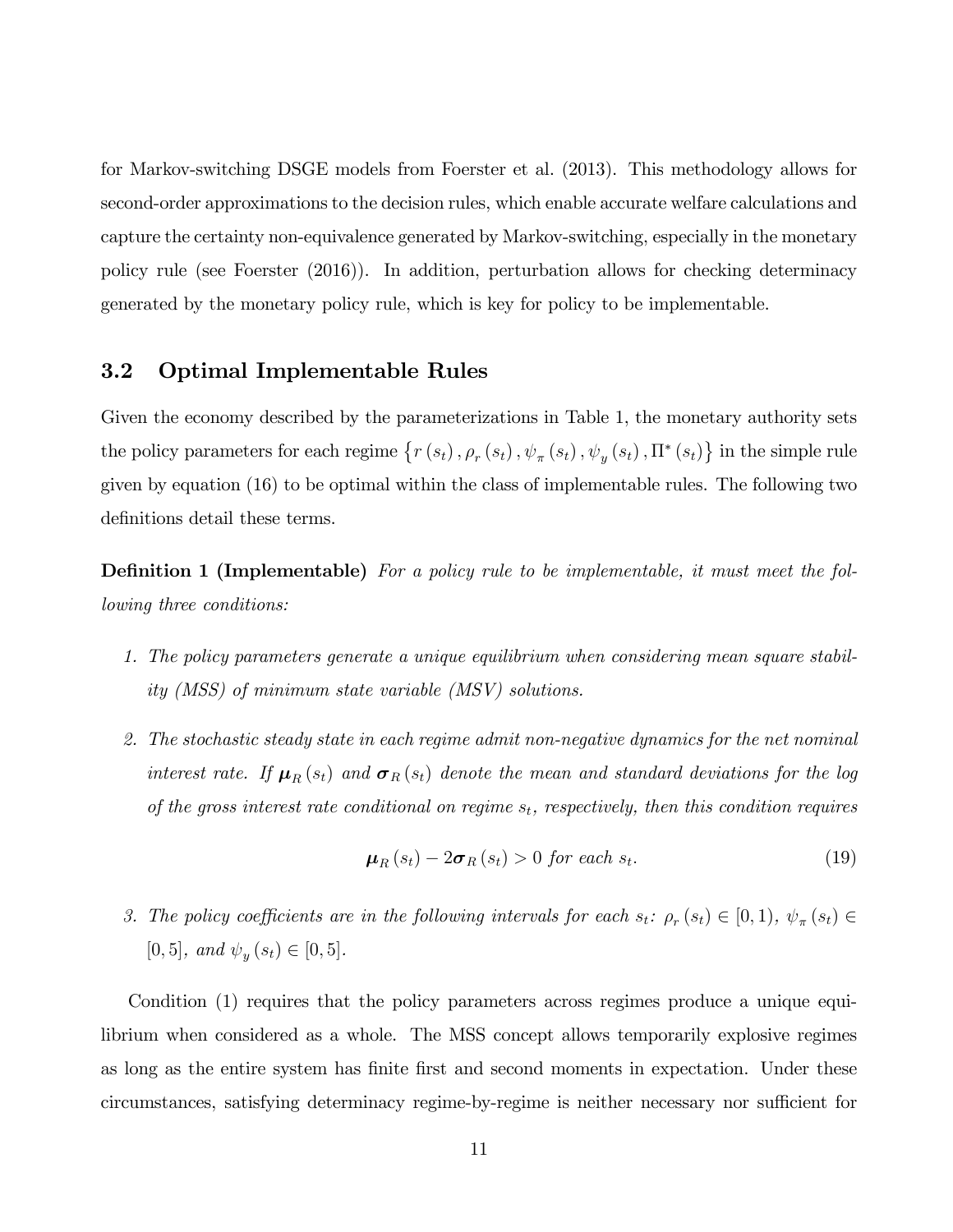achieving determinacy overall, and determinacy regions can be complex functions of all the policy parameters (see [Davig and Leeper](#page-35-7) [\(2007\)](#page-35-7) and [Foerster](#page-36-3) [\(2016\)](#page-36-3)).

Condition (2) imposes that hitting a negative net nominal interest rate should be at least a two standard deviation event in each regime, which ensures a sufficiently low probability of that occurring. Note that the perturbation solution approach allows these negative dynamics, and this condition requires a low volatility relative to the average value in each regime.<sup>[1](#page-12-0)</sup>

Lastly, condition (3) restricts the policy parameters to intervals that are the correct sign and within reasonable bounds. In particular, the monetary authority increases the nominal rate with inflation and the output gap, but there is a limit on how strongly they can respond, and the nominal rate can have positive inertia.<sup>[2](#page-12-1)</sup>

As Section [4](#page-15-0) shows, two key features of the implementability definition play an important role in the results: the two standard deviation part of condition (2) and the upper bound of 5 on  $\psi_{\pi}(s_t)$  in condition (3). The results highlight how these assumptions impact the results, and the Appendix shows robustness to alternatives–namely that making condition  $(2)$  be a one or three standard deviation constraint, and raising or lowering the upper bound on  $\psi_{\pi}(s_t)$ -generate similar qualitative results.

From an economic standpoint, recent experience in Europe and Japan shows that policy rates can indeed go below zero, and there may be an effective lower bound that is negative. Perturbation has the benefit of not explicitly taking a stand on a hard bound for the nominal rate, by simply seeking to limit the probability that the nominal rate goes below zero.

<span id="page-12-1"></span><sup>2</sup>In general, high values of  $\Pi^*(s_t)$  near indeterminacy regions generate numerical inaccuracies that distort the welfare calculation. As a result, the planner does not have bounds on  $\Pi^*(s_t)$ , but instead searches for maxima around a net ináation rate of zero. An alternative, following [Schmitt-Grohe and Uribe](#page-36-8) [\(2004\)](#page-36-8), would be to restrict the policy parameters to be sufficiently far from an indeterminacy border. Given the number of policy parameters, along with the complexity of Önding indeterminacy regions with regime switching, this restriction would be prohibitively difficult to check.

<span id="page-12-0"></span><sup>&</sup>lt;sup>1</sup>From a technical standpoint, perturbation does not easily handle the occasionally binding zero lower bound constraint; an alternative would be to solve the model globally (for example, [Coibion et al.](#page-35-5) [\(2012\)](#page-35-5)), but this procedure would be too slow given the number of policy parameters to optimize over. In addition, global solutions may not handle indeterminacy well (see [Richter et al.](#page-36-7) [\(2014\)](#page-36-7)).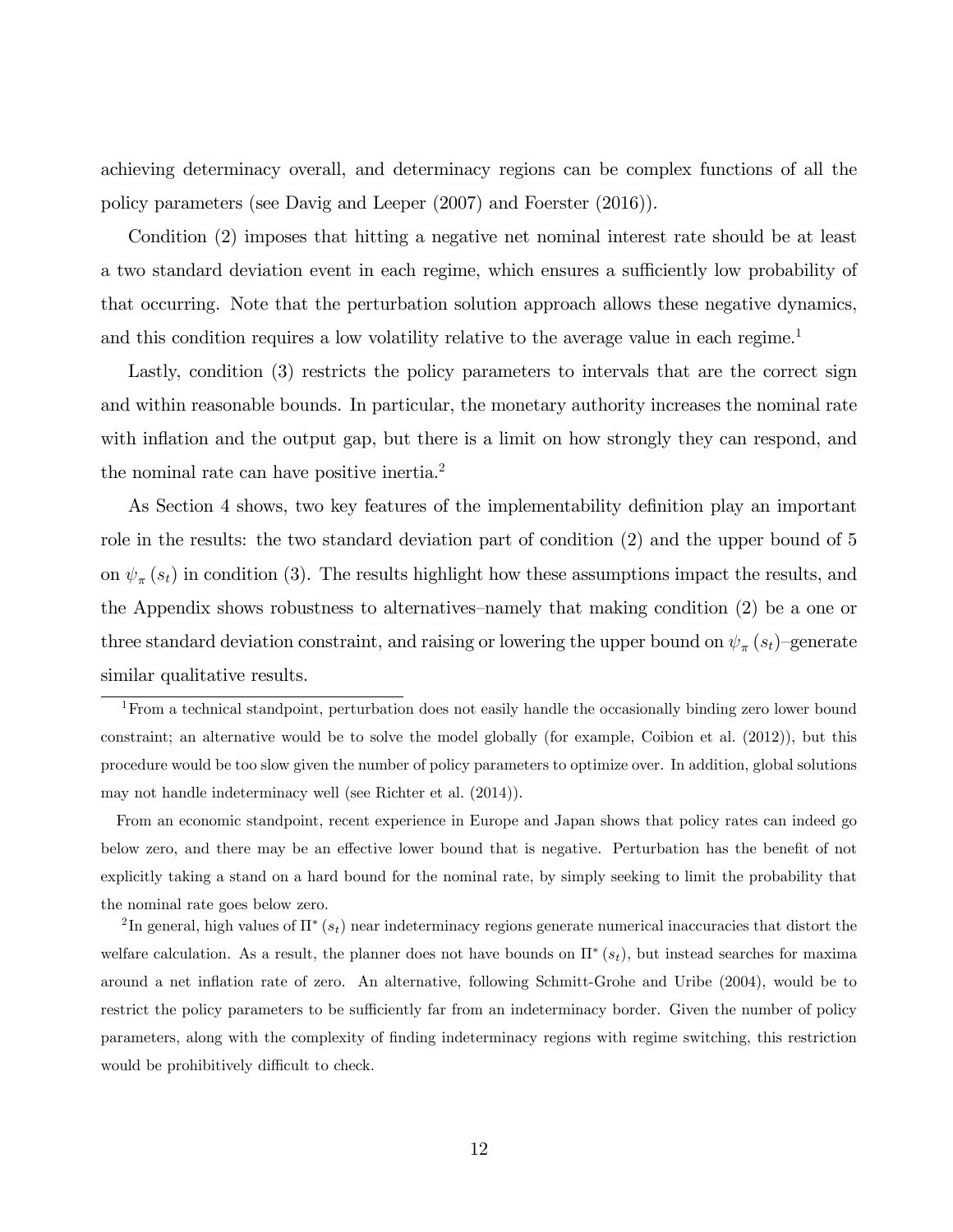Among the set of policy parameters that generate an implementable rule, the monetary authority chooses those that are optimal in the sense that they maximize the household's expected lifetime utility given an initial condition.

**Definition 2 (Optimal)** For an implementable policy to be optimal, it must maximize the household's value function

$$
V_0 = \mathbb{E}_0 \sum_{t=0}^{\infty} \beta^t d_t \left( \log C_t - H_t \right) \tag{20}
$$

given initial conditions.

By using the household's preferences, the monetary authority is making optimal policy from the householdís view, rather than holding its own objective function.

#### 3.3 Measuring Welfare

In order to compute and compare welfare, the monetary authority maximizes the expected lifetime utility of the household conditional on an initial condition. The benchmark case for each model is one in which the economy experiences regime switches, but the authority sets a constant rule-that is, a rule with policy parameters that do not vary with the regime, and the real rate used in the policy rule is fixed  $r(s_t) = \bar{\omega}/\beta$ , where  $\bar{\omega}$  denotes the ergodic mean of  $\omega(s_t)$ . The monetary authority then considers different switches in the policy parameters  $r(s_t)$ ,  $\rho_r(s_t), \psi_\pi(s_t), \psi_y(s_t), \Pi^*(s_t)$  shown in Table [2.](#page-14-0)

Under the real rate only rule, the monetary authority must fix the policy parameters, but adjusts  $r^*(s_t) = \omega(s_t)/\beta$ . The additional alternative cases allow various portions of the policy parameters to switch with the regimes. If a certain policy parameter cannot switch, then the authority picks a constant value across regimes; for example, in all the rules when the ináation target cannot switch, then  $\Pi^*(s_t) = \Pi^*$  for all  $s_t$ . Note that, because the constant rule uses a fixed real rate, it is not nested in the real rate only or full switching rules, but is nested in the target, inertia, inflation response, and output gap response only rules.

For the initial condition used to compute welfare, the monetary authority uses the steady state of the switching economy with a constant rule. Since the regime-independent ináation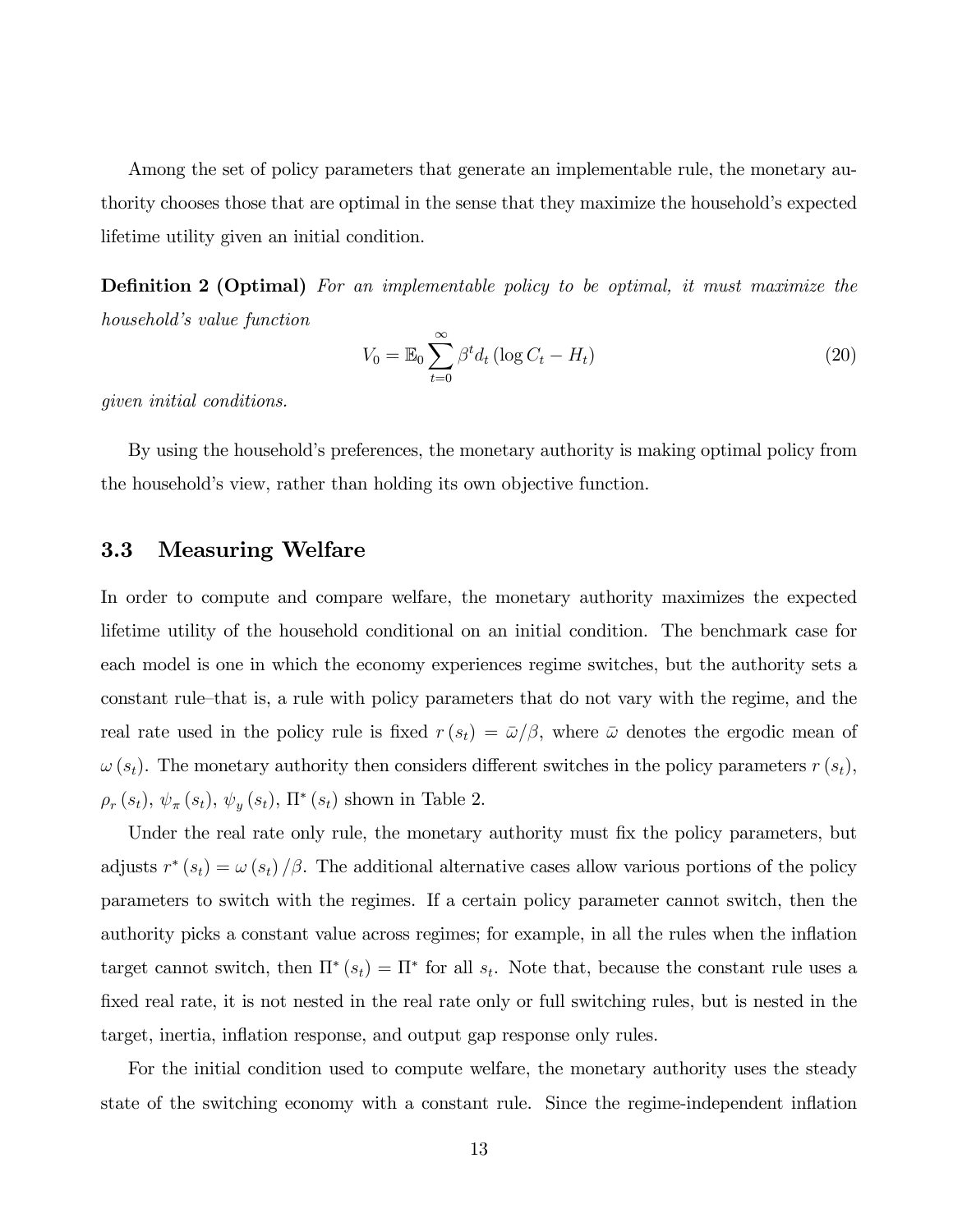|                         | $r(s_t)$             |             |   | $\Pi^*(s_t)$ $\rho_r(s_t)$ $\psi_\pi(s_t)$ $\psi_y(s_t)$ |   |
|-------------------------|----------------------|-------------|---|----------------------------------------------------------|---|
| Constant Rule           | $\bar{\omega}/\beta$ |             |   |                                                          |   |
| Real Rate Only          | $\omega(s_t)/\beta$  |             |   |                                                          |   |
| Target Only             | $\bar{\omega}/\beta$ | $\mathbf x$ |   |                                                          |   |
| Inertia Only            | $\bar{\omega}/\beta$ |             | X |                                                          |   |
| Inflation Response Only | $\bar{\omega}/\beta$ |             |   | X                                                        |   |
| Out Gap Response Only   | $\bar{\omega}/\beta$ |             |   |                                                          | X |
| Real Rate $+$ Target    | $\omega(s_t)/\beta$  | $\mathbf x$ |   |                                                          |   |
| Real Rate $+$ Inertia   | $\omega(s_t)/\beta$  |             | X |                                                          |   |
| <b>Full Switching</b>   | $\omega(s_t)/\beta$  | $\mathbf X$ | X | X                                                        | X |

<span id="page-14-0"></span>Table 2: Different Rules and the Parameters that Switch

target is a policy choice and in steady state the inflation rate equals the inflation target, the authority implicitly chooses this initial state when selecting the ináation target for the constant rule. This assumption puts the constant rule on the best possible relative welfare terms, as the authority in alternative cases will face transition dynamics to a different steady state implied by alternative policy choices. For the initial regime, the monetary authority chooses coefficients before realizing the regime, and forms expectations according to the ergodic distribution of regimes.[3](#page-14-1)

As a result, the monetary authority in the constant rule case picks policy coefficients to maximize the conditional expectation

$$
V^{cr}\left(x_{ss}^{cr}\right) = \mathbb{E}\left[\sum_{t=0}^{\infty} \beta^t d_t \left(\log C_t^{cr} - H_t^{cr}\right) \middle| x_{-1} = x_{ss}^{cr}\right],\tag{21}
$$

where cr denotes constant rule, x denotes the vector of state variables, and  $C_t^{cr}$  and  $H_t^{cr}$  respectively denote the optimal consumption and hours choices under the optimized constant rule. Note that the state  $x_{-1} = x_{ss}^{cr}$  highlights that the initial state is the steady state that in turn

<span id="page-14-1"></span><sup>3</sup>An alternative would be to condition the starting welfare on each of the two growth regimes, and solve optimal policy rules in each case. These values tend to be numerically different—which highlights time-inconsistencies in choosing optimal rules-but gives qualitatively similar results given the setup and parameterization of Table [1.](#page-10-0)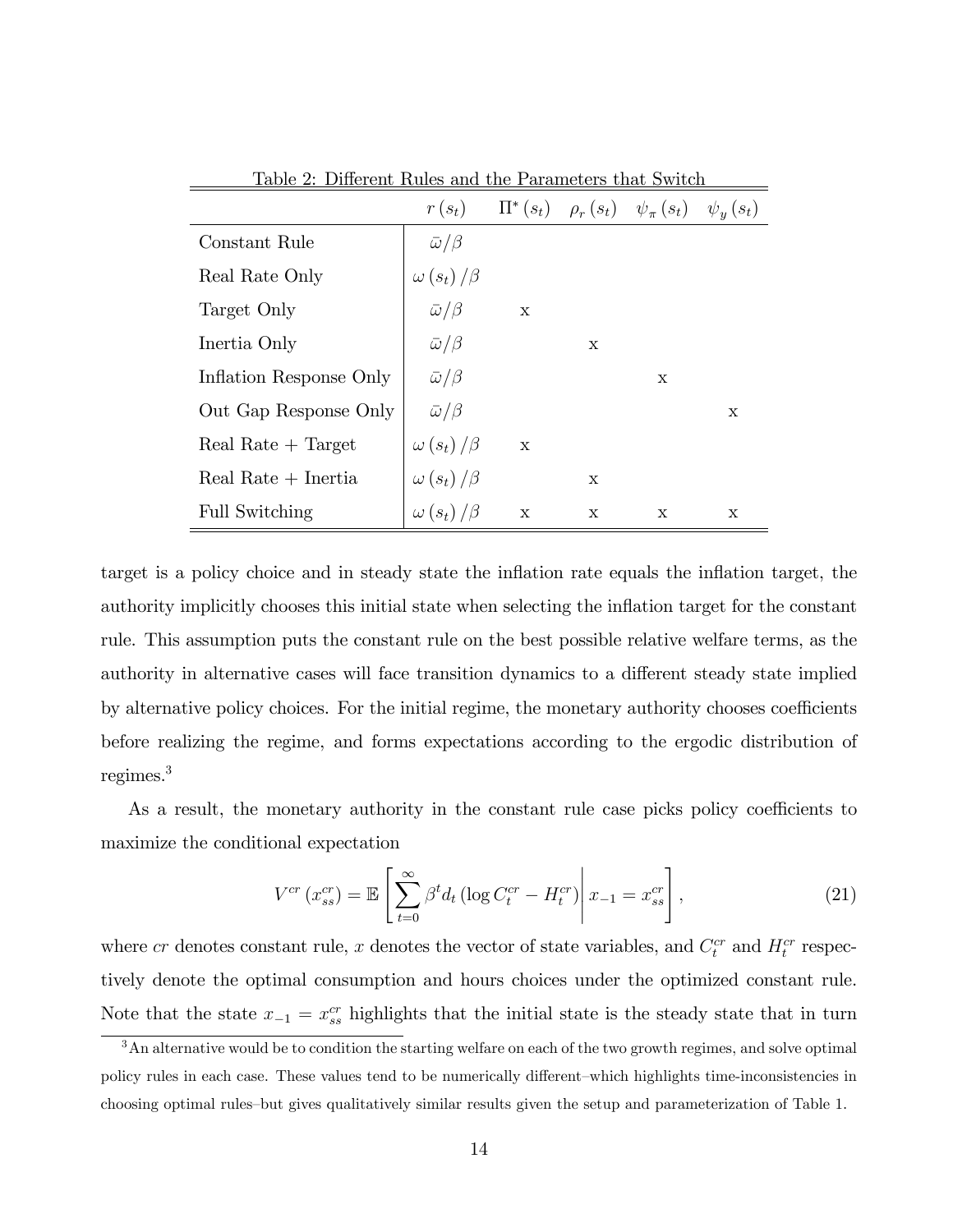depends on policy parameters in the constant rule. Denoting the ergodic distribution across regimes by  $\xi = [\xi_1, \xi_2]$ , this expectation can be expressed as

$$
V^{cr}(x_{ss}^{cr}) = \sum_{s} \xi_{s} \mathbb{E} \left[ \sum_{t=0}^{\infty} \beta^{t} d_{t} \left( \log C_{t}^{cr} - H_{t}^{cr} \right) \middle| x_{-1} = x_{ss}^{cr}, s_{0} = s \right]
$$
 (22)

In the alternative policy rule specifications, the monetary authority maximizes

$$
V^{a}(x_{ss}^{cr}) = \sum_{s} \xi_{s} \mathbb{E} \left[ \sum_{t=0}^{\infty} \beta^{t} d_{t} \left( \log C_{t}^{a} - H_{t}^{a} \right) \middle| x_{-1} = x_{ss}^{cr}, s_{0} = s \right]
$$
 (23)

where a denotes the alternative specification, while  $C_t^a$  and  $H_t^a$  denote the optimal consumption and hours choices under this rule, respectively. Again, the dependence on the constant rule steady state  $x_{ss}^{cr}$  highlights that the constant rule steady state is the point of comparison.

Given the above definitions, the welfare cost associated with a move from policy specification cr to a is implicitly given by  $\Upsilon^a$ , where  $\Upsilon^a$  satisfies

$$
V^{a}(x_{ss}^{cr}) = \sum_{s} \xi_{s} \mathbb{E} \left[ \sum_{t=0}^{\infty} \beta^{t} d_{t} \left( \log \left( C_{t}^{cr} \left( 1 + \Upsilon^{a} \right) \right) - H_{t}^{cr} \right) \middle| x_{-1} = x_{ss}^{cr}, s_{0} = s \right]. \tag{24}
$$

Under this definition, positive values of  $\Upsilon^a$  indicate the alternative policy welfare-dominates the constant rule policy, while negative values indicate a preference for the constant rule. Since the absolute values of these welfare numbers tend to be small, the results show figures relative to the absolute value of the full switching  $(fs)$  case  $(\Upsilon^a / |\Upsilon^{fs}|)$ . The full switching case gives the monetary authority the most flexibility in terms of setting its rule, making it a useful benchmark.

## <span id="page-15-0"></span>4 Optimal Policy Rules with Growth Rate Switches

This section presents the main set of results on optimal rules in the presence of regime switches for the economy described by the parameters in Table [1.](#page-10-0) The monetary authority sets an optimal implementable rule, where the rule varies in which parameters can switch at the same time as the growth rate.

Given the framework discussed in Section [2,](#page-5-0) the monetary authority faces a number of trade-offs when setting policy. First, the presence of nominal rigidities without price indexation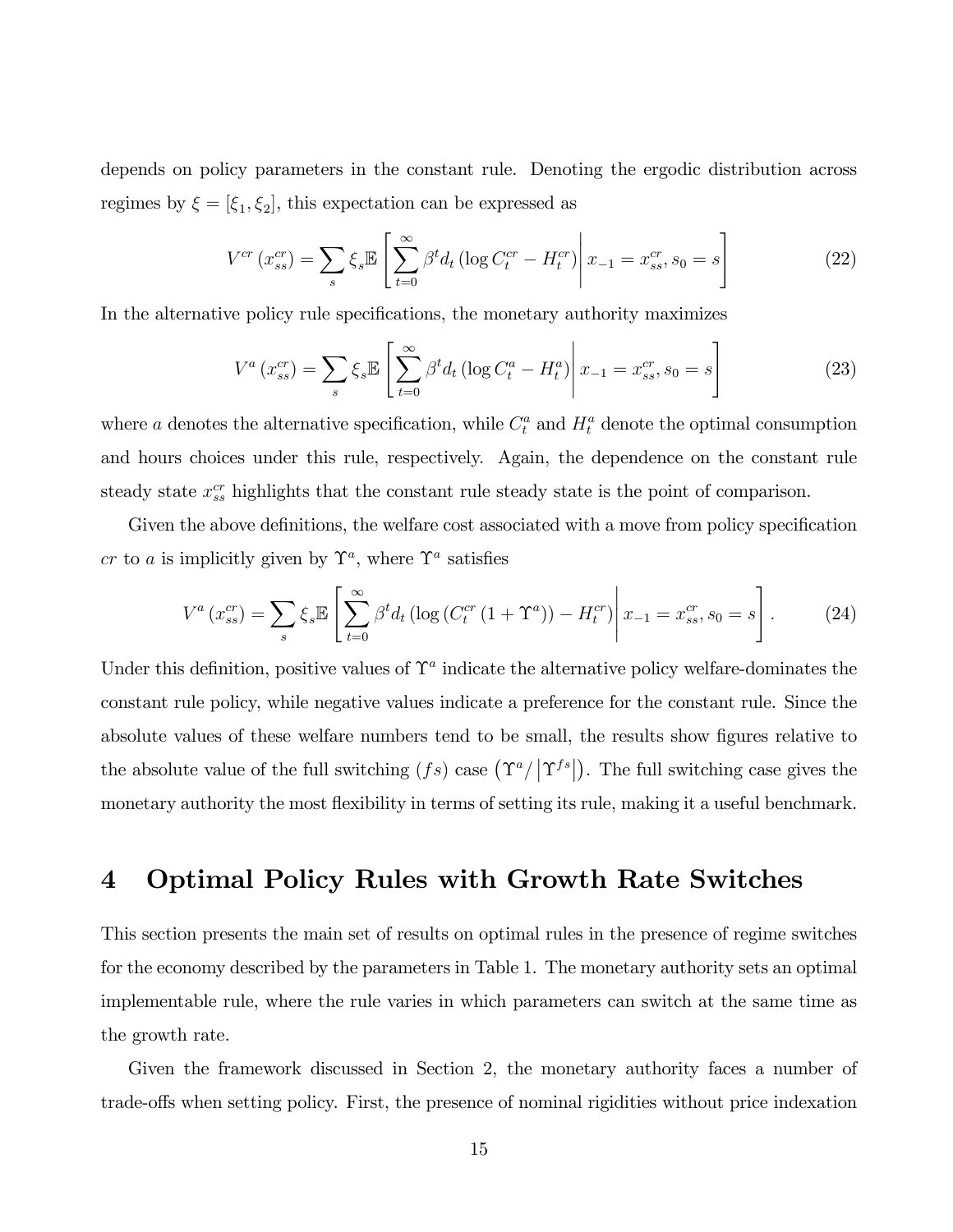implies a need to keep inflation low and stable; in particular, exact price stability minimizes the resource cost from inflation in equation [\(15\)](#page-8-1). However, given that the policy instruments are only lump-sum taxes and a nominal interest rate rule and not a production subsidy to eliminate the distortion from monopolistic competition, the first-best inflation rate will not necessarily be zero [\(Schmitt-Grohe and Uribe](#page-36-1)  $(2007)$ ). In the case of non-zero inflation targets, the model does not contain features such as quality improvements or heterogeneity among individuals that might warrant higher inflation targets, so these inflation targets will tend to be low in absolute terms [\(Schmitt-Grohe and Uribe](#page-36-9) [\(2010\)](#page-36-9)). Second, the presence of a markup shock generates opposing co-movement between ináation and the áexible-price output gap, which in turn creates a trade-off for stabilization policy. Third, the constraint for non-negative dynamics for the net nominal interest rate imposed by the implementability condition creates incentives to increase the nominal rate and limit how much it fluctuates; the authority will tend to want to raise the inflation target, make the nominal rate more inertial, or limit the responsiveness to movements in the inflation rate or output gap. These incentives work in contrast to the ability to keep inflation stable at a level around price stability.

A final trade-off more unique to the current setup is that the presence of regime switches in both the private economy and in monetary policy–generate determinacy considerations and expectational effects [\(Davig and Leeper](#page-35-7)  $(2007)$ , [Liu et al.](#page-36-10)  $(2009)$ , and [Foerster](#page-36-3)  $(2016)$ ) that the monetary authority must internalize when setting optimal policy. The interaction between regimes can imply that the parameters in one regime could possibly imply indeterminacy if that regime occurred in isolation, but switches between regimes mean the overall equilibrium satisfies determinacy. Low values of the inflation response parameter  $\psi_{\pi}(s_t)$  typically produce indeterminacy in economies without regime switching; the current setup implies that it is possible for low values of this parameter in one regime provided that policy in the other regime ensures determinacy. In addition, expectational effects of regime switching alter the equilibrium outcomes based on a given policy, and the monetary authority must take these effects into account. For example, in the case when the inflation target may switch between regimes, firms and households will internalize this switching, leading to differences in behavior and hence real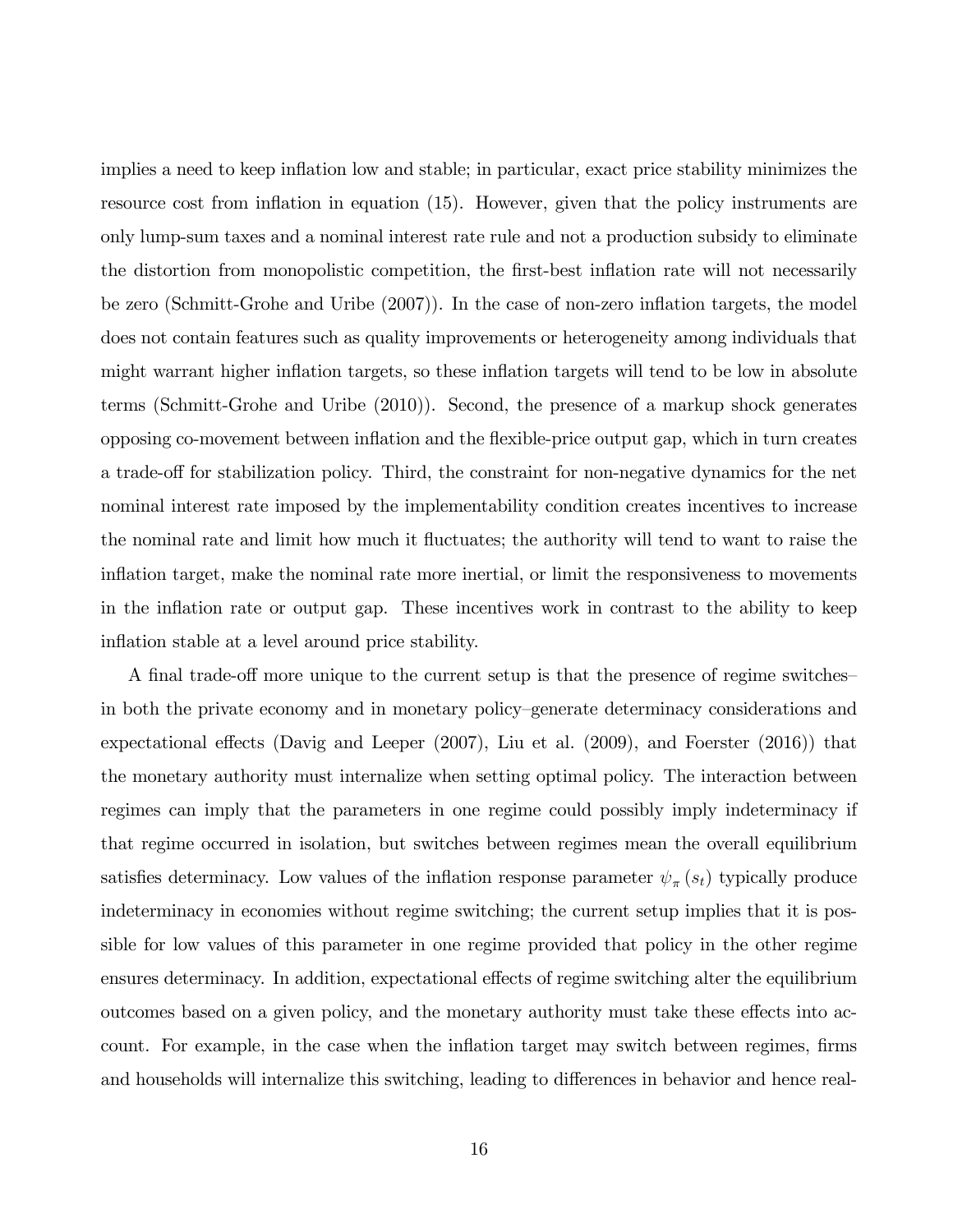ized inflation relative to the case when regime changes do not exist. Under these circumstances, realized inflation in each regime may differ from that regime's inflation target, and the authority sets policy knowing this result will occur.

To summarize, in the high growth regime, TFP grows at an annual rate of 2.5%, while in the low growth regime it grows at 0.5%. These growth regimes matter for both households and firms: growth affects the inter-temporal consumption decision made by households as seen in the Euler equation  $(4)$ , as well as firms' production function  $(8)$  and hence the forward-looking nature of price setting. Experiencing high and low growth therefore affects output, inflation, and interest rates directly. In particular, expectations for low growth lower the real rate; by extension, the nominal rate will tend to be lower, which increases the chance of a negative nominal rate. In addition, expectations of regime switches also affect behavior by households and firms, as they take into account the fact that future regimes may differ from the current one. As a result, regime switches affect the optimal implementable monetary policy rules.

#### 4.1 Optimal Monetary Policy Rules

Table [3](#page-18-0) shows the optimal monetary policy parameters under several policy rules. In the no switching cases, the economy experiences either the high or low growth regimes exclusively rather than experiencing regime switching. In the high-growth regime only case, the optimized rule is similar to the results in [Schmitt-Grohe and Uribe](#page-36-1) [\(2007\)](#page-36-1): the nominal rate responds as strongly as possible to inflation, very little to the output gap, and exhibits a moderate degree of inertia. In addition, the optimal ináation target is nearly zero, which in steady state almost eliminates any output loss generated by positive inflation.

In the low growth only case, households face lower consumption growth, which lowers the real interest rate. Since the optimal implementable rule must limit the probability of hitting a negative net nominal rate, the optimized coefficients produce a strong degree of inertia and an above-zero inflation target. The higher inflation target attempts to counteract the decrease in the real rate, while the higher inertia component makes the nominal rate less volatile and hence less likely to become negative. If the monetary authority had to maintain a moderate level of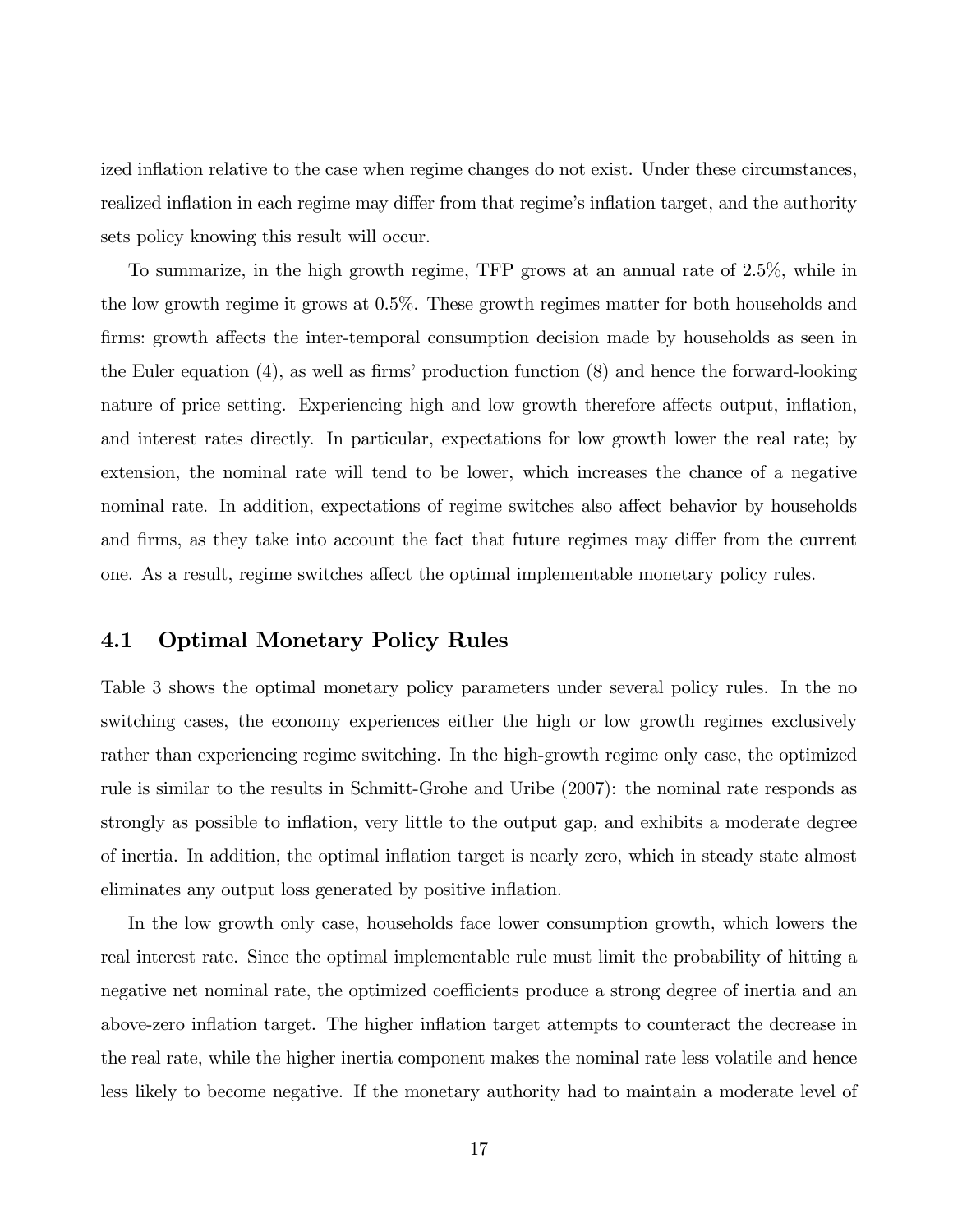|                        |          | High Growth Rule |          |          | Low Growth Rule | Welfare        |          |         |                                |
|------------------------|----------|------------------|----------|----------|-----------------|----------------|----------|---------|--------------------------------|
|                        | $\rho_r$ | $\psi_{\pi}$     | $\psi_y$ | $\Pi^*$  | $\rho_r$        | $\psi_{\pi}$   | $\psi_y$ | $\Pi^*$ | $\Upsilon^a /  \Upsilon^{fs} $ |
| No Switching Cases     |          |                  |          |          |                 |                |          |         |                                |
| High Growth Only       | 0.63     | $\overline{5}$   | 0.05     | 0.02     |                 |                |          |         |                                |
| Low Growth Only        |          |                  |          |          | 0.96            | $\overline{5}$ | 0.09     | 0.27    |                                |
| Regime Switching Cases |          |                  |          |          |                 |                |          |         |                                |
| Non-Optimized          | 0.63     | $\overline{5}$   | 0.05     | 0.02     | 0.96            | $\overline{5}$ | 0.09     | 0.27    | $\ast$                         |
| Constant Rule          | 0.94     | $5\overline{)}$  | 0.09     | 0.18     | 0.94            | $\overline{5}$ | 0.09     | 0.18    | $\theta$                       |
| Real Rate Only         | 0.93     | $\overline{5}$   | 0.08     | 0.17     | 0.93            | $\overline{5}$ | 0.08     | 0.17    | 0.583                          |
| Target Only            | 0.93     | $\overline{5}$   | 0.08     | $\theta$ | 0.93            | $\overline{5}$ | 0.08     | 0.45    | 0.529                          |
| Inertia Only           | 0.81     | $\overline{5}$   | $0.08\,$ | 0.33     | 0.95            | $\overline{5}$ | 0.08     | 0.33    | 0.329                          |
| Inflation Resp Only    | 0.94     | $\overline{5}$   | 0.09     | 0.18     | 0.94            | $\overline{5}$ | 0.09     | 0.18    | $\overline{0}$                 |
| Out Gap Resp Only      | 0.94     | $\overline{5}$   | 0.10     | 0.18     | 0.94            | $\bf 5$        | 0.08     | 0.18    | 0.005                          |
| Real Rate+Target       | 0.93     | $\overline{5}$   | 0.07     | 0.02     | 0.93            | $\overline{5}$ | 0.07     | 0.28    | 0.641                          |
| Real Rate+Inertia      | 0.73     | $\overline{5}$   | 0.08     | 0.24     | 0.95            | $\overline{5}$ | 0.08     | 0.24    | 0.938                          |
| Full Switching         | 0.65     | $\overline{5}$   | 0.07     | 0.10     | 0.95            | $\overline{5}$ | 0.08     | 0.31    | $\mathbf{1}$                   |

<span id="page-18-0"></span>Table 3: Optimal Policy Rules

Note:  $*$  denotes the Non-Optimized rule under regime switching is not implementable. Inflation target expressed in percentage points at an annualized rate.

inertia seen in the high growth only case, it would generate a higher probability of a negative nominal rate, and hence the inflation target would need to be raised further to maintain an implementable policy. In other words, by jointly altering the inertia parameter and the inflation target relative to their values in the high growth only case, the monetary authority can move each by a smaller amount while producing better welfare outcomes than if they could only adjust one.[4](#page-18-1)

<span id="page-18-1"></span><sup>&</sup>lt;sup>4</sup>The Appendix shows robustness results that highlight changing two key aspects of the implementability condition (the non-negative dynamics constraint and the upper bound on  $\psi_{\pi}(s_t)$ ) do not generate qualitative differences in the results.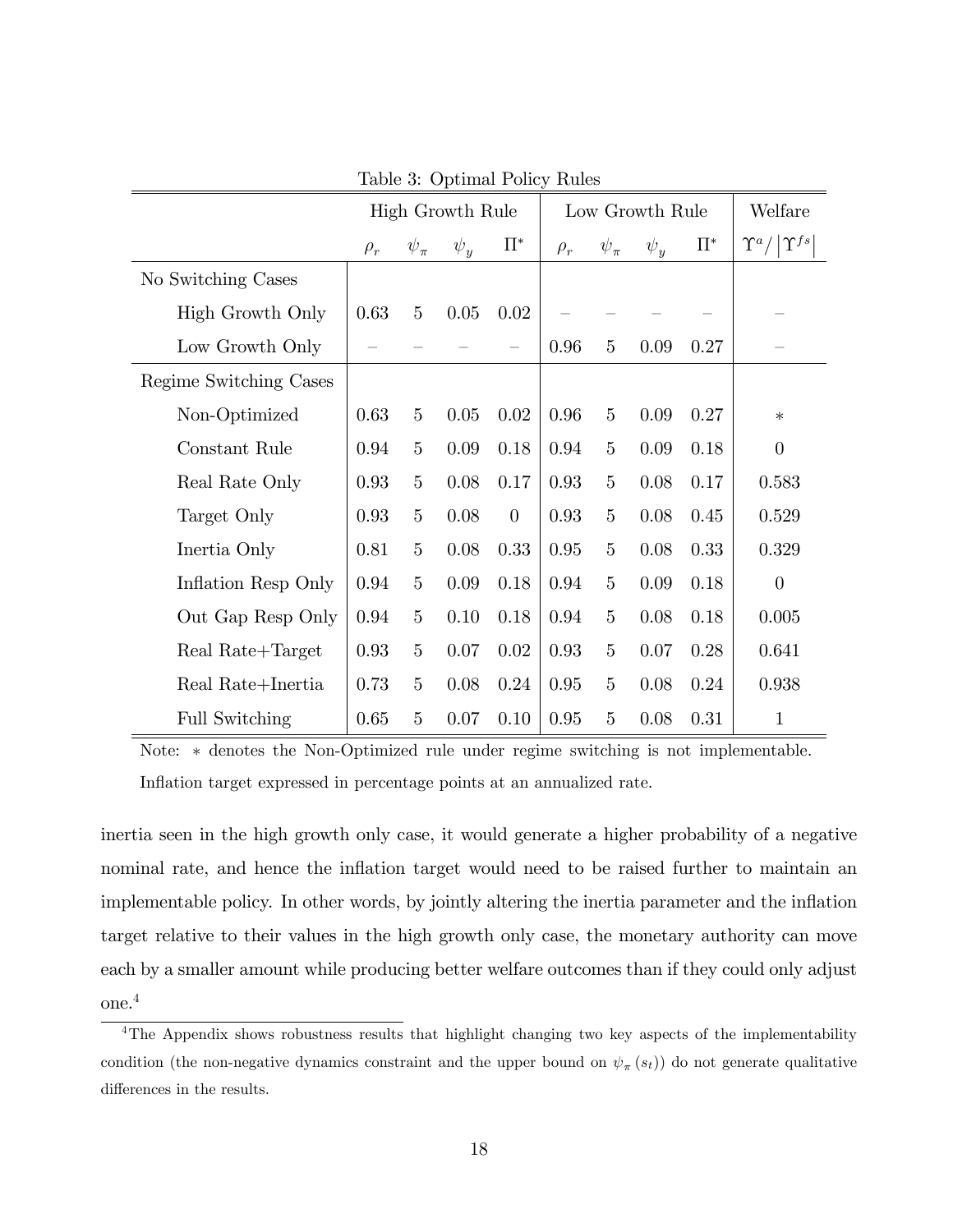Turning to the economy with regime switching, the non-optimized rule simply uses the optimal rules from the no switching cases when the economy does switch between high and low growth regimes. In this case, expectational effects cause excess nominal rate volatility, which in turn violates the non-negative rate dynamics constraint in the implementability definition. The following subsection shows this violation occurs in the high growth regime; expectations of a switch to a lower growth regime overwhelm the low inflation target and low interest rate inertia, generating a nominal rate that is negative too often. As a result, using the rules from the no switching cases–even if they are optimal in that context–produces sub-optimal outcomes in an environment with structural change.

In the case of the constant rule, the economy experiences regime switches, but the monetary authority does not respond with switches in policy and keeps the policy parameters fixed. The optimal choice of parameters then has to balance the outcomes in each regime. Since the low growth regime tends to have a lower real rate and is hence more likely to produce a negative nominal rate, the constant rule has a high degree of inertia and a positive inflation target. In these circumstance the monetary authority is effectively weighing the probability of a negative nominal rate during the low growth regime versus a loss of output in the high growth regime.

The real rate only case has optimized coefficients that are similar to the constant rule, but generate different economic outcomes because the nominal rate tends to be higher in the high growth regime and lower in the low regime than under the constant rule. In the constant rule, the neutral nominal interest rate is between the regime-specific values when the real rate can change.

When only one parameter can switch, the other parts of the policy rule must stay constant across the regimes, and the optimal values of these parameters differ from the constant rule. In addition, the parameter that is allowed to switch has to compensate for the other parameters being fixed. For example, when only the inflation target can switch, it moves to a larger extent than the non-optimized rules because the other parameters are Öxed, and the constant inertia is high to help avoid negative nominal rates. When the inertia can switch, the monetary authority sets a higher inflation target than in the constant rule, since lowering the inertia makes the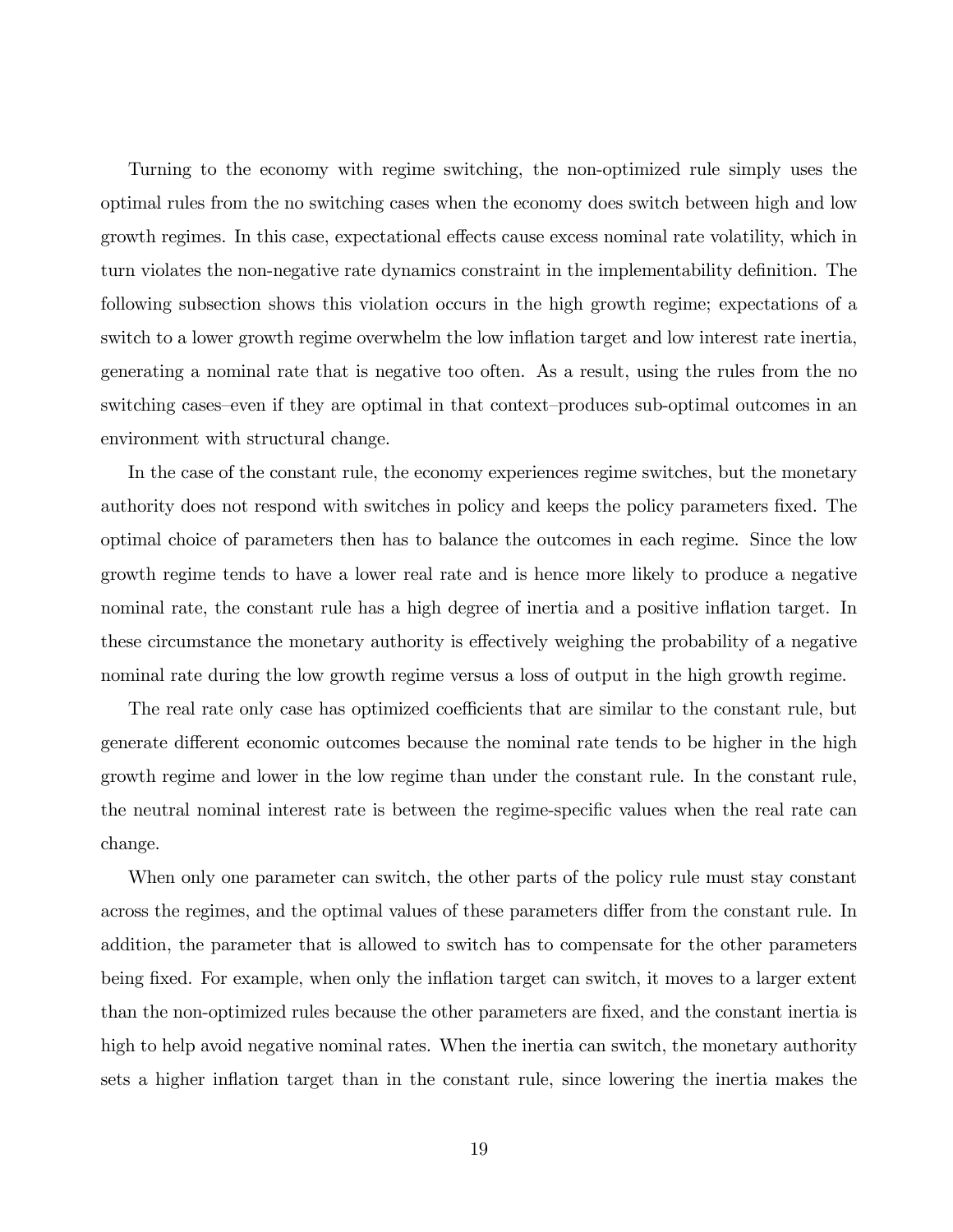nominal rate more volatile. Finally, in the inflation response only case, there is no change from the constant rule, as the monetary authority refuses to adjust this parameter even when allowed to do so. In the case with regime switching, it would be possible to have a passive rule with a lower inflation response in one regime-perhaps as a way of muting the fluctuations in the nominal rate in response to shocks–and still satisfy determinacy, but the inflation response only rule does not have this feature.

The full switching rule allows all parameters to change and has many of the features of both the high and low growth only cases, as well as the cases when only one parameter can switch. During the high growth regime, the optimal rule has a moderate degree of interest rate inertia and a relatively low but positive value of the ináation target. During the low growth regime, the optimal rule increases the persistence of the nominal rate and raises the inflation target as it attempts to minimize the probability of hitting a negative nominal rate. In both cases, the regime switching does have expectational effects, which lead to slightly different policy parameters than in the no switching cases. For example, the full switching model has a higher inflation target in both regimes than in each of the no switching cases; in the high growth regime, the higher inflation target is needed to offset a lower real rate generated by expectations of a switch to the low growth regime, and in the low growth regime, the higher inflation target is needed to offset realized inflation below the inflation target caused by expectations of a switch to a lower inflation target regime.

The final column of Table [3](#page-18-0) shows the welfare cost measure in the regime switching cases. These welfare costs start from the constant rule specification, meaning the constant rule has welfare cost of zero; in addition, they are normalized so the full switching rule has an absolute value of one. All switching rules have non-negative welfare numbers, showing they make households at least as well off even conditional on starting from the constant rule's steady state. The full switching case has the largest welfare gains, as giving the authority flexibility to change all parameters produces the most benefit. In addition, among rules with only one source of switching, changing the real rate produces the largest welfare gains, followed by the inflation target and the interest rate smoothing. Interestingly, the two cases that combine the real rate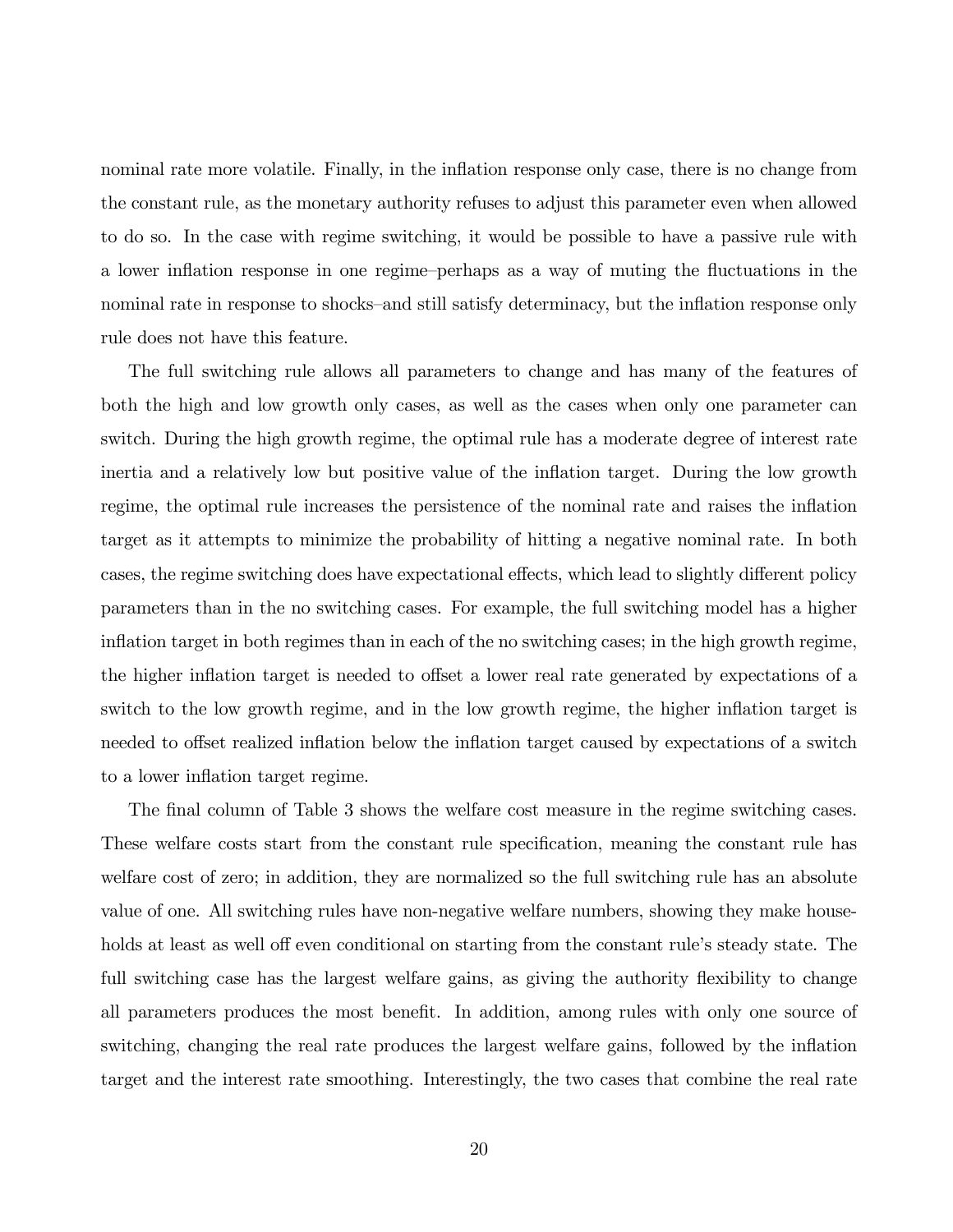with either the inflation target or the inertia show that the welfare gains from changing multiple components are not necessarily additive: changing the real rate and the inflation target serve as substitutes, with a total welfare gain that is less than the sum of its parts, while switching in the real rate and the inertia are complements since the total welfare gain that is more than the sum of its parts. The real rate and inertia switching produces around 94% of the increase from the constant rule to the full switching rule. Higher interest rate inertia helps keep the nominal rate positive with relatively low inflation targets, giving the monetary authority the best possible trade-off between avoiding a negative nominal rate and avoiding the output loss from high inflation targets.

#### 4.2 Economic Performance under Optimal Monetary Policy Rules

In order to shed light on the effects of the optimal monetary policy rules, Figure [1](#page-22-0) displays how output, inflation, and the nominal rate respond under the different rules. The plots show the mean and two standard deviation intervals for each regime across rules. In the case of the non-optimized rule, the figure shows how in the high growth regime, the combination of a low inflation target and moderate inertia combined with more volatility due to expectational effects generates a non-implementable rule, as a negative rate occurs within two-standard deviations of the mean.

Comparing the economic performance of the various optimal rules gives a good indication as to why ones that are more flexible perform better in welfare terms. While the differences in output are minor, the levels and volatility of inflation and the nominal rate vary more across rules. When the policy rules allow interest rate inertia switches—the inertia only, real rate plus inertia, and full switching rules—the high growth regimes have relatively lower inertia components, which translates to a more volatile nominal rate and less volatile inflation. The low growth regime, by contrast, has a higher degree of inertia and often more volatile inflation as a consequence of smaller fluctuations in the nominal rate.

The importance of a non-negative rate for implementable policy is striking in that, for each rule, the optimal policy sets parameters such that in the low growth regime the non-negative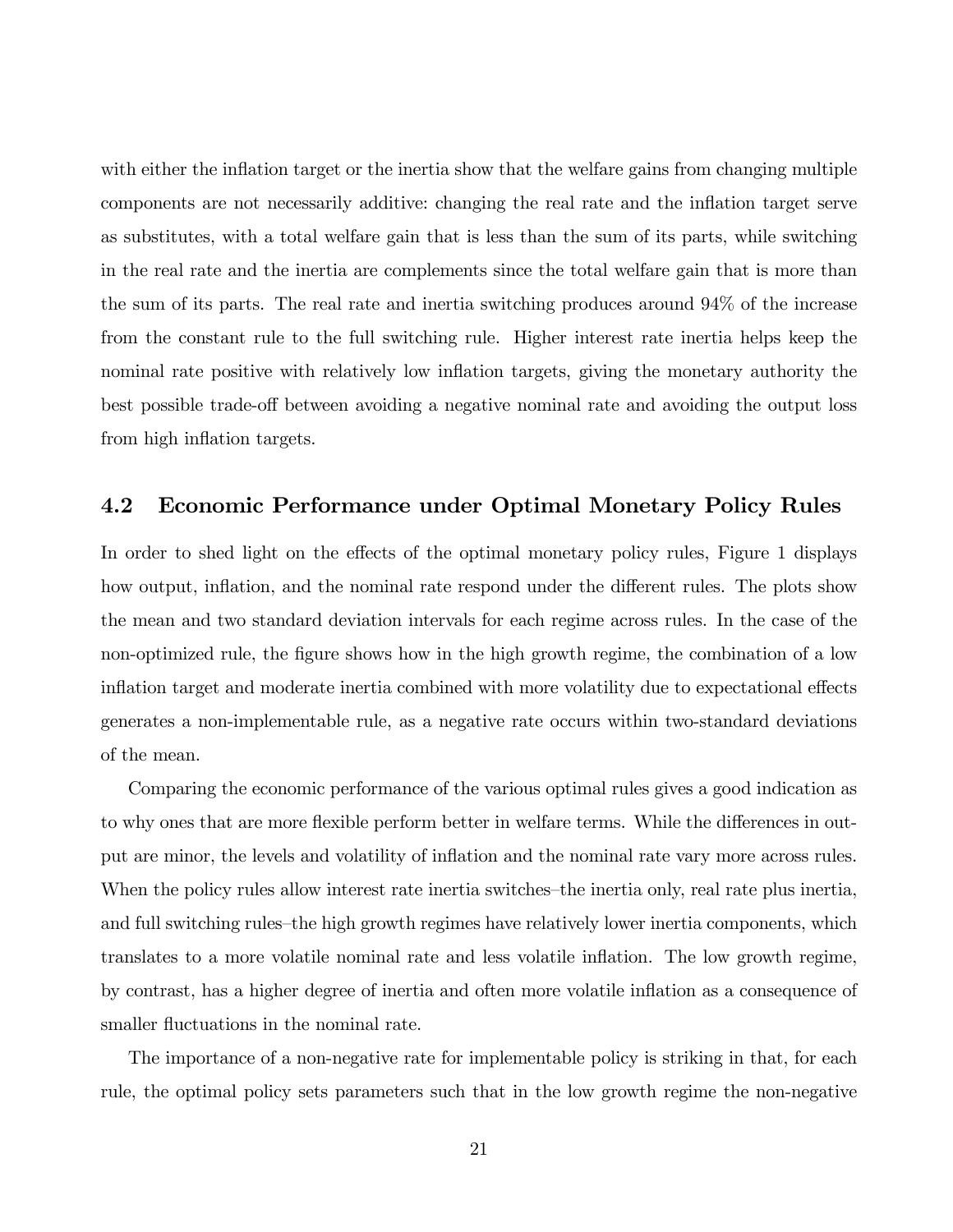<span id="page-22-0"></span>

dynamics constraint nearly exactly binds. In the cases where portions of the rule are constrained to not switch, the high growth regime has nominal rate intervals that are much farther away from the non-negative rate restriction. The full switching rule, and to a lesser extent the inertia and real rate plus inertia switching rules, are the rules that achieve the highest welfare gains and have the non-negativity constraint for both regimes much closer to binding. Therefore, a main reason why these rules perform the best is that the monetary authority can maximize the trade-off between keeping the nominal rate positive and not producing too much distortion through inflation fluctuations.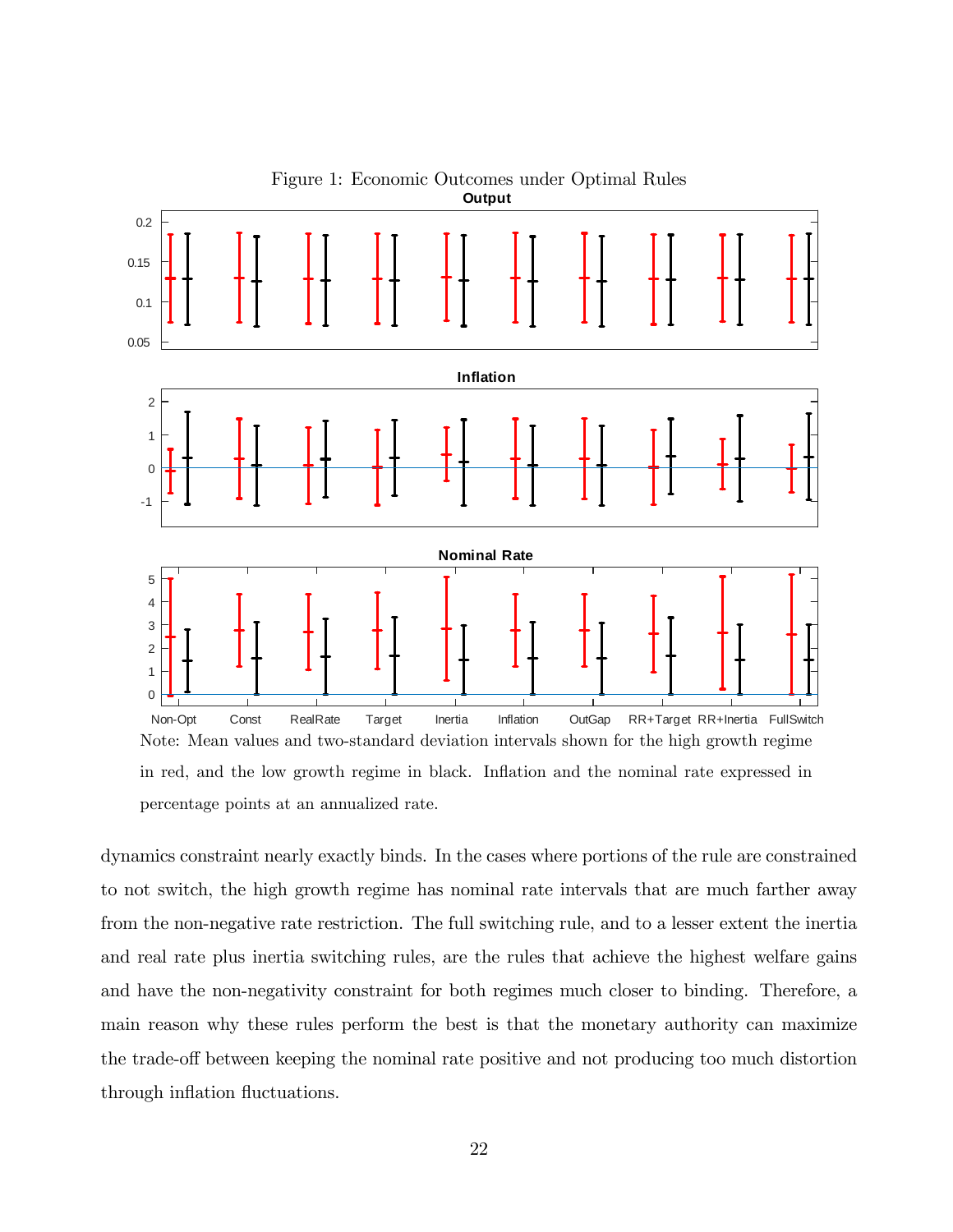<span id="page-23-1"></span>

| Description                                               | Parameter Value |
|-----------------------------------------------------------|-----------------|
| Constant Growth Rate $\omega = 1.015^{1/4}$               |                 |
| High Preference Regime $\delta(1) = 1.023$                |                 |
| Low Preference Regime $\left  \delta (2) = 0.977 \right $ |                 |

Table 4: Parameters for the Preference Switching Model

# <span id="page-23-0"></span>5 Optimal Policy with Preference Switches

This section considers an alternative setup, where instead of switching in the growth rate of the economy, there is switching in the process governing intertemporal preferences. This case allows for regime shifts in the real rate without affecting the rate of growth. In particular, this alternative economy modifies the intertemporal preference shifter  $(3)$  to follow

$$
\log d_t = (1 - \rho_d) \delta(s_t) + \rho_d \log d_{t-1} + \sigma_d \varepsilon_{d,t},\tag{3'}
$$

while the TFP process  $(9)$  no longer has changes in the trend:

$$
\log A_t = \log \omega + \log A_{t-1} + a_t. \tag{9'}
$$

Table [4](#page-23-1) shows the alternative calibration. All else equal, the values of for  $\delta(s_t)$  generate a real rate similar to those in the growth rate regime switching economy, but without the differences in trend growth. These changes in the preference shock process, through the household's Euler equation  $(4)$ , affect the trade-off between consumption in the current and future periods. In the low preference regime, marginal utility is low given a fixed consumption level, which encourages savings and pushes the market clearing interest rate down. This lower rate means the nominal rate is more likely to become negative absent any policy changes. Importantly, in contrast to the case with growth regimes, the high and low preference regimes by themselves do not have an impact on behavior since they simply scale marginal utility; instead, it is the presence of switches between these two regimes that matter.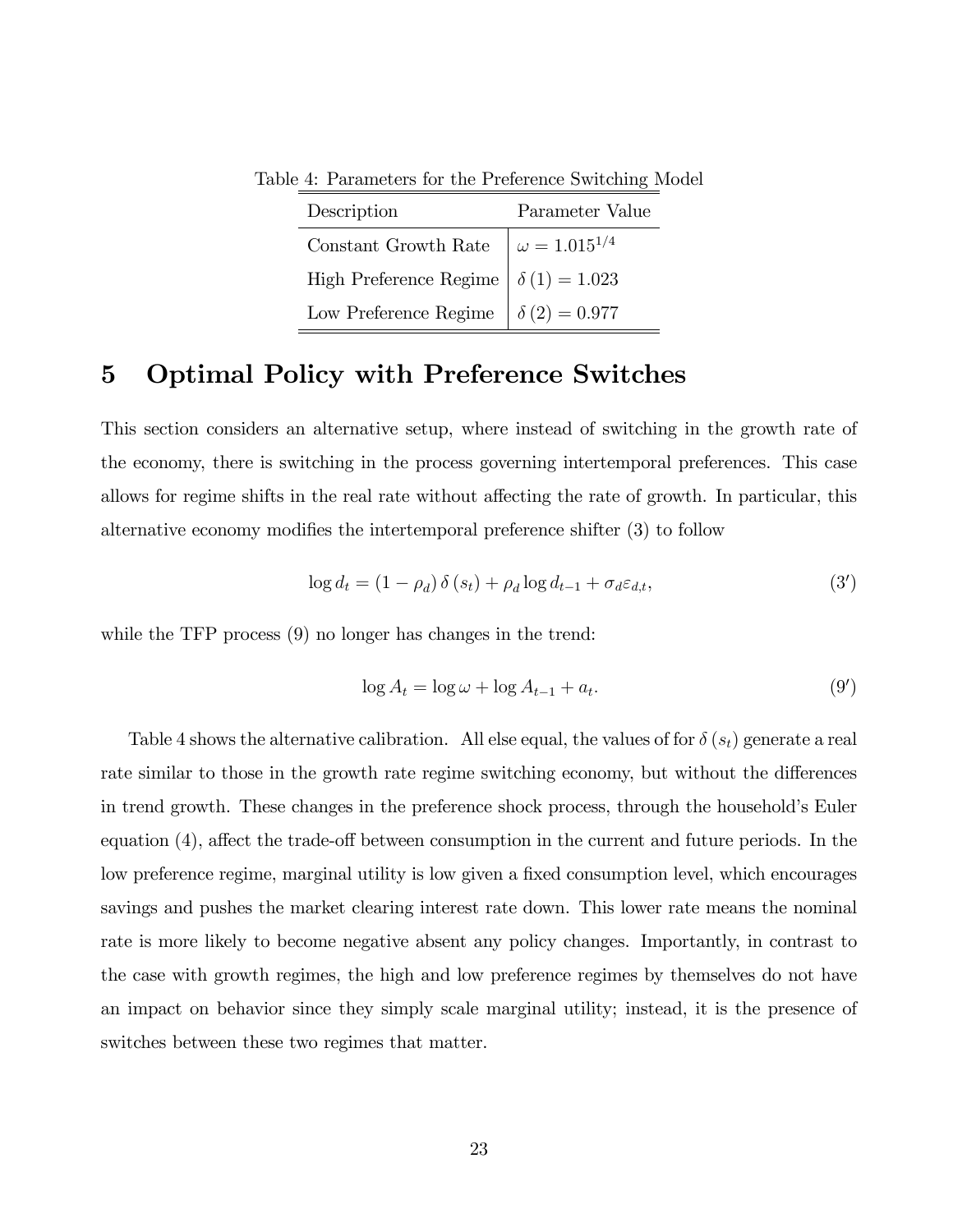|                        |          |                | <b>High Pref Rule</b> |         |          | Low Pref Rule  | Welfare  |         |                                |
|------------------------|----------|----------------|-----------------------|---------|----------|----------------|----------|---------|--------------------------------|
|                        | $\rho_r$ | $\psi_\pi$     | $\psi_u$              | $\Pi^*$ | $\rho_r$ | $\psi_{\pi}$   | $\psi_y$ | $\Pi^*$ | $\Upsilon^a /  \Upsilon^{fs} $ |
| No Switching Cases     |          |                |                       |         |          |                |          |         |                                |
| High Pref Only         | 0.88     | $\overline{5}$ | 0.07                  | 0.07    |          |                |          |         |                                |
| Low Pref Only          |          |                |                       |         | 0.88     | 5              | 0.07     | 0.07    |                                |
| Regime Switching Cases |          |                |                       |         |          |                |          |         |                                |
| Non-Optimized          | 0.88     | $\overline{5}$ | 0.08                  | 0.07    | 0.88     | $\overline{5}$ | 0.07     | 0.07    | $\ast$                         |
| Constant Rule          | 0.92     | 5              | 0.08                  | 0.15    | 0.92     | $\overline{5}$ | 0.08     | 0.15    | $\theta$                       |
| Real Rate Only         |          |                |                       |         |          |                |          |         |                                |
| Target Only            | 0.91     | 5              | 0.07                  | 0.12    | 0.91     | 5              | 0.07     | 0.26    | 0.032                          |
| Inertia Only           | 0.75     | 5              | 0.06                  | 0.13    | 0.92     | $\overline{5}$ | 0.06     | 0.13    | 0.995                          |
| Inflation Resp Only    | 0.92     | $\overline{5}$ | 0.08                  | 0.15    | 0.92     | $\overline{5}$ | 0.08     | 0.15    | $\theta$                       |
| Out Gap Resp Only      | 0.92     | 5              | 0.10                  | 0.12    | 0.92     | $\overline{5}$ | 0.05     | 0.12    | 0.008                          |
| Real Rate+Target       |          |                |                       |         |          |                |          |         |                                |
| Real Rate+Inertia      |          |                |                       |         |          |                |          |         |                                |
| <b>Full Switching</b>  | 0.76     | 5              | 0.07                  | 0.09    | 0.92     | $\overline{5}$ | 0.07     | 0.15    | 1                              |

<span id="page-24-0"></span>Table 5: Optimal Policy Rules, Economy with Preference Switches

Note:  $*$  denotes the Non-Optimized rule under regime switching is not implementable. Inflation target expressed in percentage points at an annualized rate.

#### 5.1 Optimal Monetary Policy Rules with Preference Switches

Table [5](#page-24-0) displays the optimal parameters for the different monetary policy rules. In the no switching cases, both the high and low preference regimes have the same optimal rules. Since the level of the preference shock simply scales the household's utility, being in the high or low preference regime forever does not affect their decisions. Both cases then have high inertia, a strong ináation response and weak output gap response, and a small but nonzero ináation target.

In the cases when there is regime switching, the changes between high and low preferences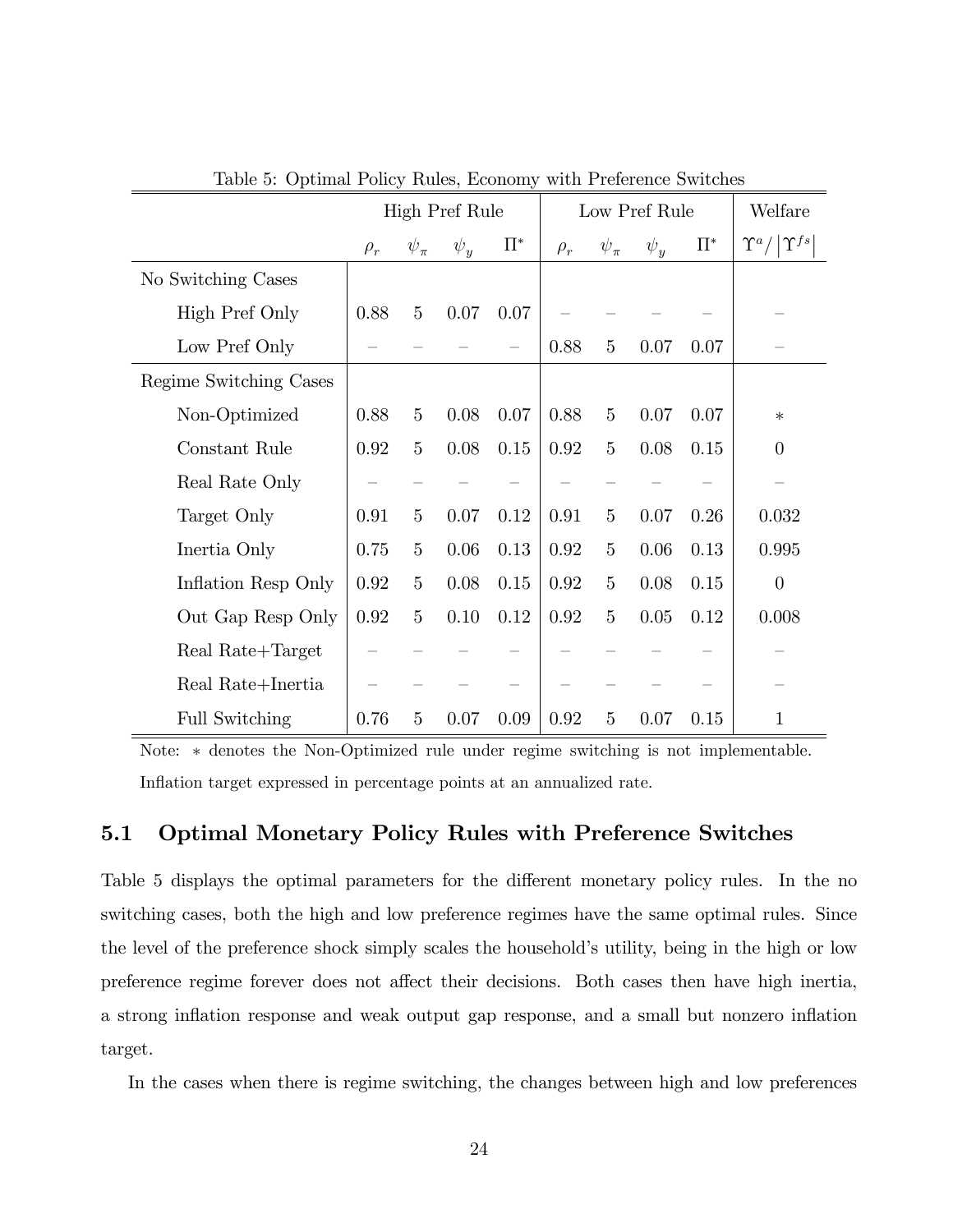generate áuctuations in the real interest rate that require a response by optimal monetary policy. The non-optimized rule, which is constant and optimal for both high and low preferences in isolation, is no longer implementable, as it generates interest rate fluctuations that produce a negative rate too frequently. The next subsection shows that, because in the low preference regime the real rate is depressed, the nominal rate hits negative territory within two standard deviations. Again, this result highlights the fact that in the presence of regime switching, optimal rules from the case without switching will not necessarily be optimal. In fact, the preference switching application is notable because both regimes in isolation have an identical optimal rule, but this rule is not implementable when regime switches occur.

The optimal constant rule with regime switches, on the other hand, takes into account the fluctuations in the real interest rate generated by the high and low preference regimes. As noted, the non-optimized rule violates implementability by generating a negative nominal rate too frequently in the low preference regime, so the optimal constant rule responds to this fact by having a higher inflation target and a higher inertia component. As with the growth rate switches, these raise the mean of the nominal rate and decrease its standard deviation.

In the cases when only one of the parameters can switch, the results mimic those seen for the growth rate switches case.<sup>[5](#page-25-0)</sup> However, while growth rate switches directly affected the household's Euler equation and the price setting equation for firms, the preference switches only directly alter the Euler equation, and hence the general equilibrium effects differ. Consequently, the numerical differences tend to be smaller. For example, when interest rate inertia is the only parameter that can switch, the response to the output gap and the ináation target decline, but only slightly.

The full switching rule combines many of the features from the cases where only one parameter can switch. In the high preference regime, the inflation target is lower and the interest rate inertia is lower than in the low preference regime. These changes help keep the nominal rate higher and less volatile when the real rate is low so that the policy rule is implementable.

The final column of Table [5](#page-24-0) again shows the welfare cost measure from the regime switching

<span id="page-25-0"></span><sup>&</sup>lt;sup>5</sup>Note that  $r(s_t)$  does not change in the presence of preference switches.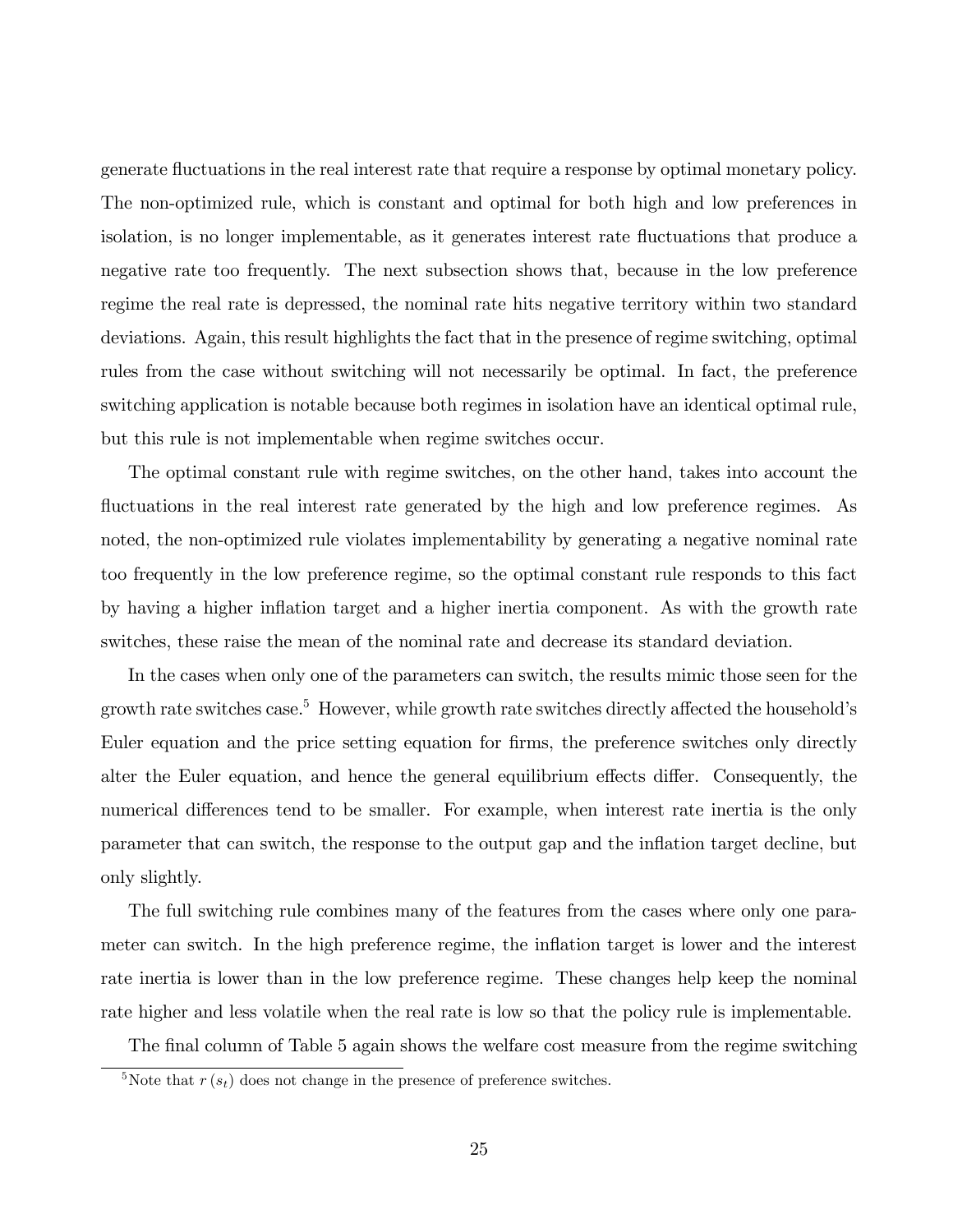cases. All of the welfare costs are non-negative despite starting from the constant rule specification, implying that instituting a switching rule either raises welfare or keeps it the same. The ability to switch inflation responses, as noted, generates no differences in the optimal rule, so the welfare gain is zero. For the other switching rule specifications the welfare change is positive, and most of the gains come from switches in the interest rate inertia. Despite the fact that optimal policy primarily affects the inflation target and the inertia component, simply having the inertia component switch generates 99.5% of the gains from a fully switching rule. These results all suggest that more flexibility in the monetary policy rule produces better welfare outcomes, and that most of this gain is due to changes in how strongly policy responds to current conditions versus moving only gradually.

# 5.2 Economic Performance under Optimal Monetary Policy Rules with Preference Switches

Figure [2](#page-27-1) shows how output, inflation, and the nominal rate react to the different optimized policy rules in the two preference regimes. For the non-optimized rule, as discussed, the low preference regime has a lower real rate that in turn produces a low nominal rate. The nominal rate falls below zero too frequently, which implies the rule is not implementable.

Similar to the results for growth rate switching, the behavior of the nominal rate and inflation give a good indication as to what drives optimal policy. In the low preference regime, the real rate is lower, which tends to lower the nominal rate; the monetary authority attempts to offset this effect, primarily through a higher inflation target and a larger degree of interest rate inertia. For each rule, the optimal policy implies that in the low preference regime the implementability restriction on non-negative rate dynamics just binds. For the rules that achieve the highest welfare—the inertia only and full switching—this constraint also binds for the high preference regime. For these rules, in high preference regime the monetary authority lets the nominal rate fluctuate more, which in turn produces lower volatility of inflation and hence higher welfare gains.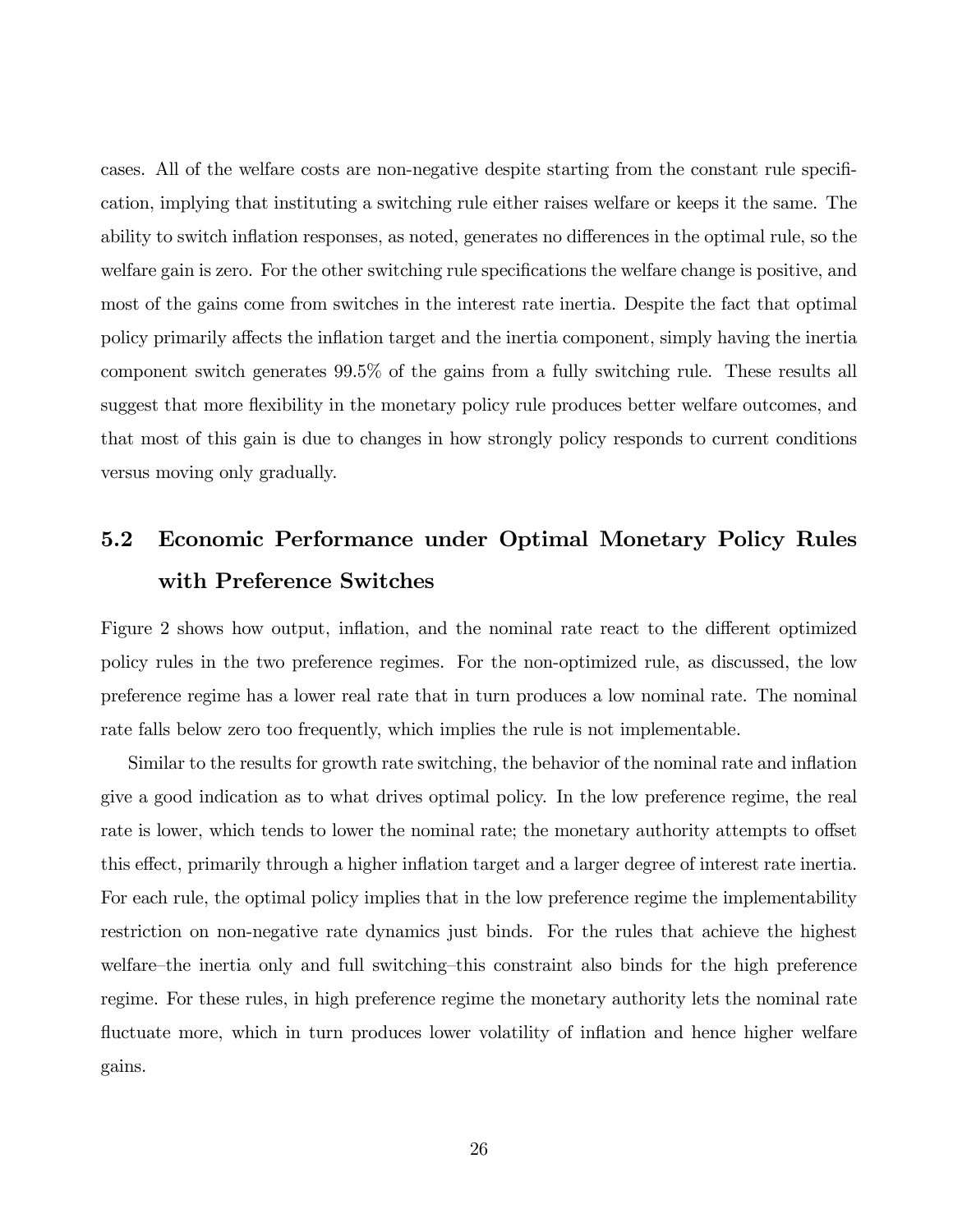

<span id="page-27-1"></span>Figure 2: Economic Outcomes under Optimal Rules, Economy with Preference Switches **Output**

# <span id="page-27-0"></span>6 Conditions Diminishing the Gains of Switching Rules

The results of Sections [4](#page-15-0) and [5](#page-23-0) show that allowing the monetary policy rule to switch along with the private economy can produce welfare gains. This Section returns to the original setup of switching in the trend growth rate and considers two modifications of the framework described in Sections [2](#page-5-0) and [3](#page-9-0) that decrease the differences in the optimal full switching rule across regimes, which in turn makes the optimal full switching rule look more like the optimal constant rule. In particular, by modifying the non-negative nominal rate constraint in the implementability defi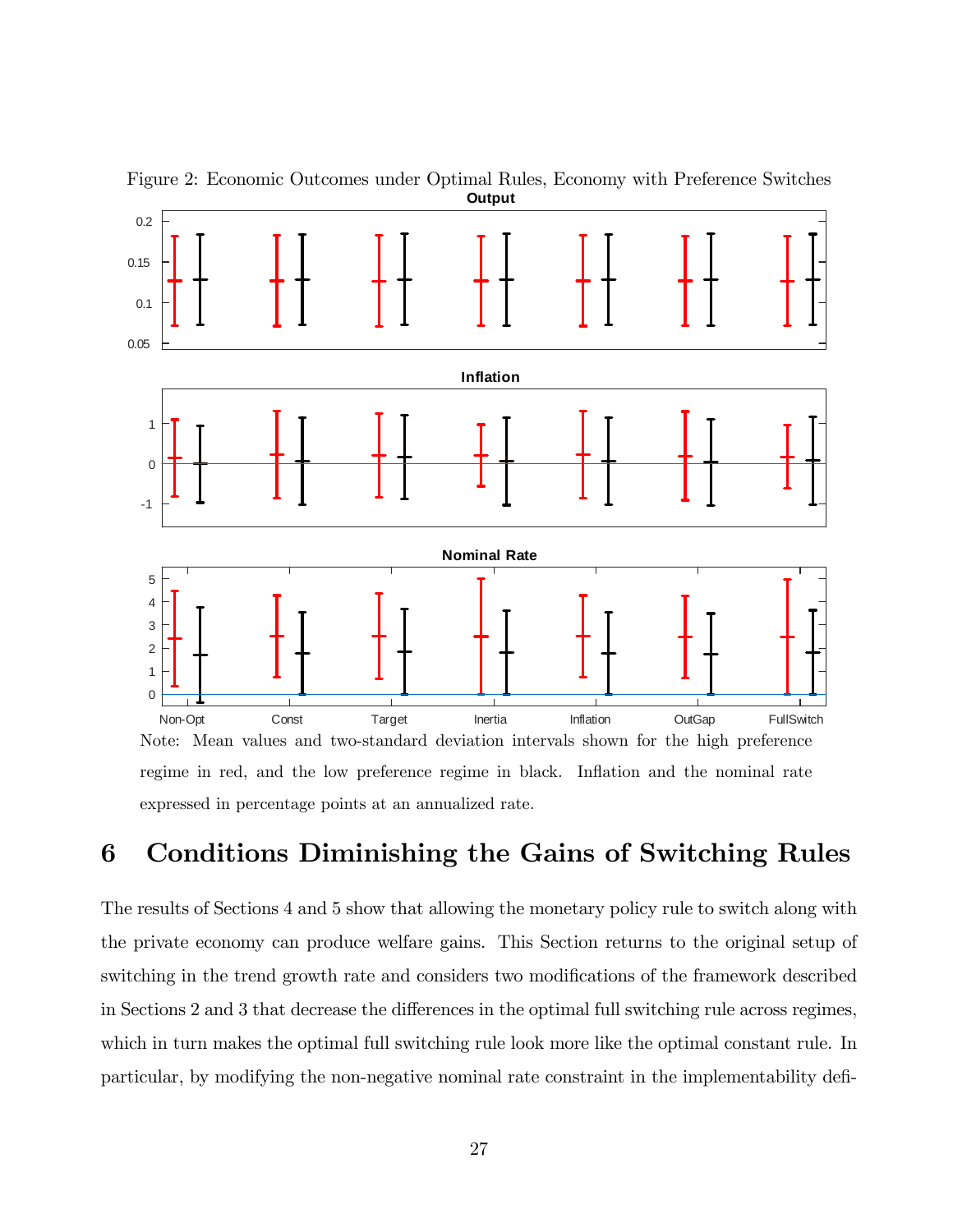nition, and by relaxing the assumption of perfect synchronization between the private economy and the monetary authority, the full switching rule approaches a constant rule.

#### 6.1 Trade-off for a Low Nominal Rate

In the definition of implementability, condition  $(2)$  required that the nominal rate must exhibit non-negative dynamics, which was defined as the mean minus two standard deviations needing to be positive for each regime. That is, the original implementability condition required

$$
\mu_R(s_t) - 2\sigma_R(s_t) > 0 \text{ for each } s_t,
$$
\n(25)

where  $\mu_R (s_t)$  and  $\sigma_R (s_t)$  denote the mean and standard deviations for the log of the gross interest rate in regime  $s_t$ . The fact that this condition needed to hold regime-by-regime drove many of the results seen in Section [4,](#page-15-0) since optimal switching rules adjusted their parameters such that this constraint nearly bound, as this outcome tended to minimize the distortions.

The original formulation for the non-negativity of the nominal rate implied a constant bound on the probabilities of realizing a negative rate. Since the distribution of shocks across the two regimes does not change, the probability of the nominal rate being below zero is roughly the same in each regime. While this formulation captures many intuitive features of an occasionally binding constraint on nominal rates, since it implies a desire to avoid a negative rate equally across regimes, an alternative restriction could instead bound the total chance of hitting a negative rate, and allow the monetary authority to consider a trade-off in the regime-dependent probabilities.

As a result, an alternative condition  $(2)$  in the definition of implementability would be

$$
\sum_{s_t} \xi_{s_t} \left[ \mu_R(s_t) - 2 \sigma_R(s_t) \right] > 0 \tag{26}
$$

where again  $\xi = [\xi_1, \xi_2]$  is the ergodic distribution across regimes, which equals  $\xi_1 = \xi_2 = 1/2$ given the symmetry in the regime probabilities. This formulation bounds the total probability of hitting a negative rate across regimes, and allows for higher probabilities in one regime if the other regime has a lower probability. Note that any policy satisfying the original non-negativity constraint also satisfies this alternative definition, but the reverse is not necessarily true.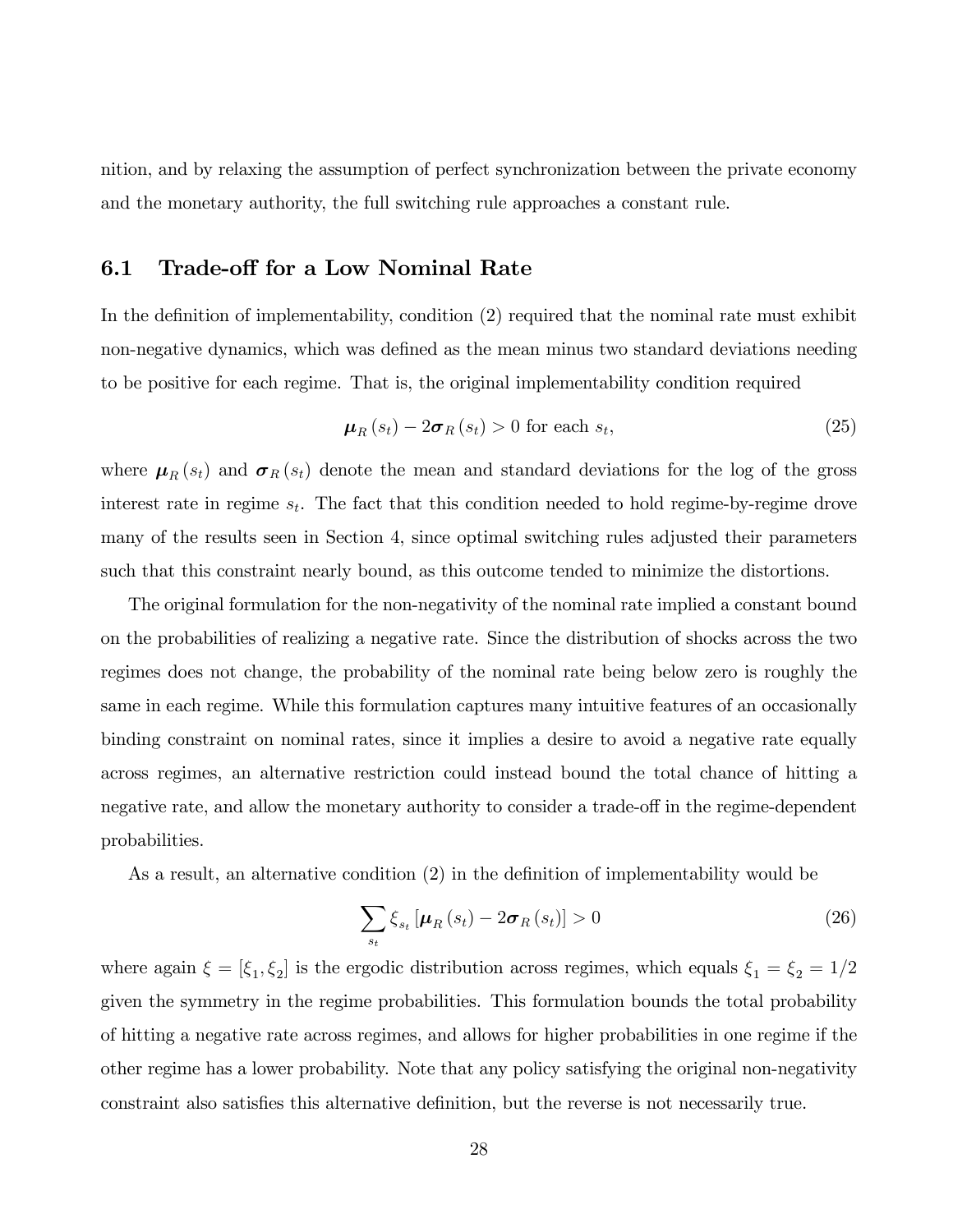|                |          | High Growth Rule |          |         | Low Growth Rule | Welfare        |          |         |                                                                |
|----------------|----------|------------------|----------|---------|-----------------|----------------|----------|---------|----------------------------------------------------------------|
| Non-Negativity | $\rho_r$ | $\psi_{\pi}$     | $\psi_u$ | $\Pi^*$ | $\rho_r$        | $\psi_{\pi}$   | $\psi_u$ | $\Pi^*$ | ${}^{\mathfrak l}\Upsilon_{orig}^{fs}  $<br>$\Upsilon^a_{nn}/$ |
| Original       |          |                  |          |         |                 |                |          |         |                                                                |
| Constant Rule  | 0.94     | 5 <sup>5</sup>   | 0.09     | 0.18    | $0.94\,$        | $\overline{5}$ | 0.09     | 0.18    | 0                                                              |
| Full Switching | 0.65     | $5\overline{)}$  | 0.07     | 0.10    | 0.95            | $\overline{5}$ | 0.08     | 0.31    |                                                                |
| Alternative    |          |                  |          |         |                 |                |          |         |                                                                |
| Constant Rule  | 0.87     | $5^{\circ}$      | 0.08     | 0.15    | 0.87            | $5^{\circ}$    | 0.08     | 0.15    | 0                                                              |
| Full Switching | 0.88     | 5 <sub>5</sub>   | 0.07     | 0.10    | 0.87            | $\overline{5}$ | 0.06     | 0.10    | 0.279                                                          |

<span id="page-29-0"></span>Table 6: Optimal Policy under Different Non-Negativity Restrictions

Note: Inflation target expressed in percentage points at an annualized rate.

Table [6](#page-29-0) shows the results for the original non-negativity constraint and the alternative, focusing on only the optimal constant and full switching rules. Under the alternative nonnegativity constraint, both the optimal constant and full switching rules differ than under the original constraint. The alternative constant rule has a lower inflation target and a lower degree of inertia than the original constant rule. When the monetary authority can effectively trade-off a higher probability in the low growth regime for a lower probability in the high growth regime, it does not need to have such a high target and degree of inertia, as these both create distortions from higher and more variable inflation. Similarly, the alternative full switching rule has a lower inflation target, especially in the low growth regime.

The fact that the alternative full switching rule is much closer to the alternative constant rule highlights that, the original non-negativity constraint played a large role in dictating differences between the rules across regimes. When nominal rates can be negative with a higher probability in one regime, the monetary authority with access to a full switching rule nevertheless sets a rule that is similar to the constant rule. The last column of Table [6](#page-29-0) shows the welfare measure normalized by the welfare gains of the full switching rule in the original constraint. In the alternative setup the gains to full switching are only 27.9% of their magnitude under the original constraint. This result again highlights that, if the monetary authority is able to have a higher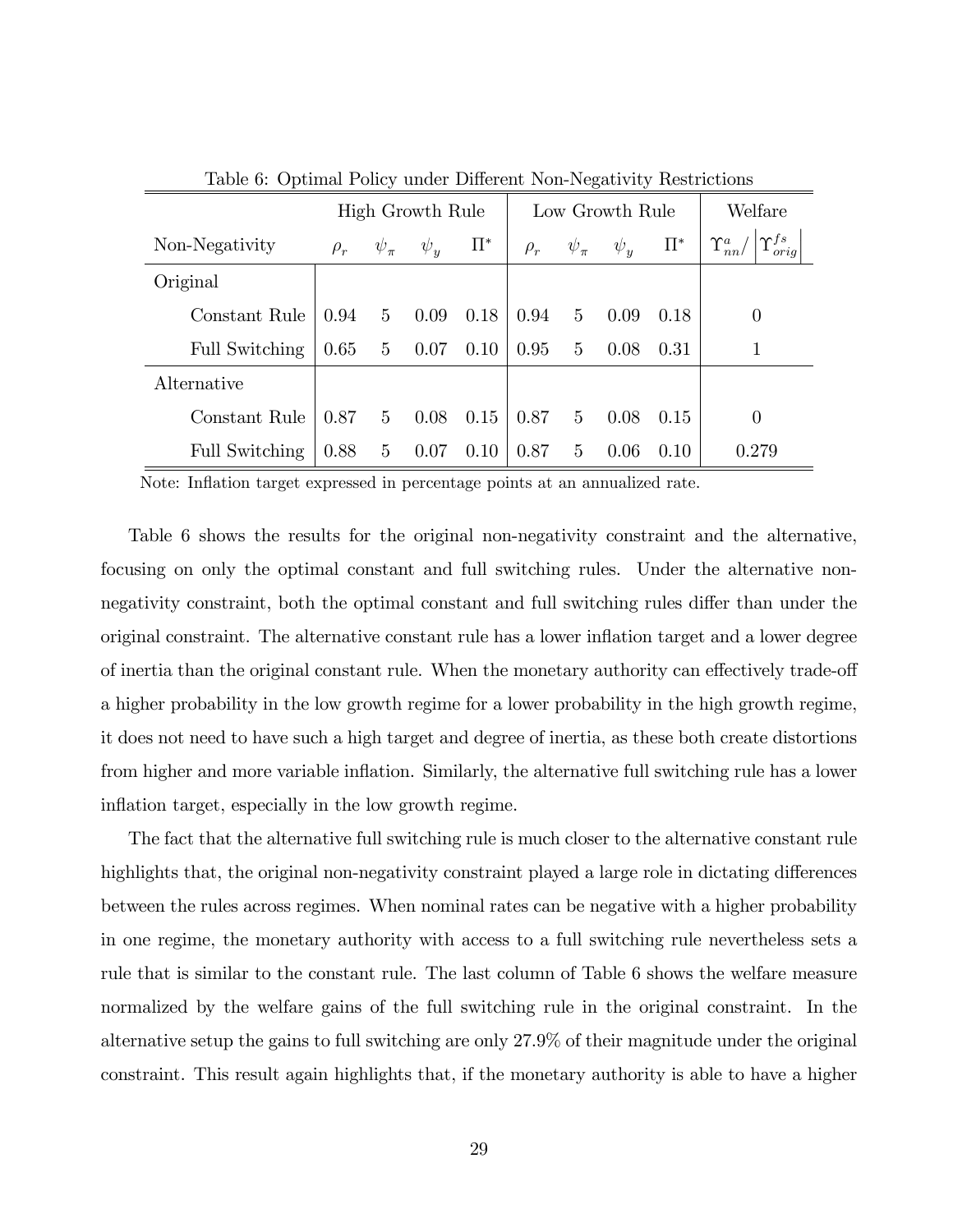<span id="page-30-0"></span>



Note: Mean values and two-standard deviation intervals shown for the high growth rate regime in red, and the low growth rate regime in black. In lower panel, solid lines indicate the correct rule is in place, dashed lines indicate the incorrect rule is in place. Nominal rate expressed in percentage points at an annualized rate.

probability of negative rates in the low growth regime, the optimal full switching rule becomes more like the optimal constant rule, and the benefits to having a switching rule decrease.

The top panel in Figure [3](#page-30-0) shows the economic outcomes for the nominal rate across the original and alternative non-negativity constraints. In the original constraint, the constant rule sought to have two standard deviations of the nominal rate away from its mean be as close to zero as possible, and the full switching rule had the same effects for both regimes. In contrast, in the alternative setup both the constant and full switching rule have a negative nominal rate more frequently than a two standard deviation event in the low growth regime, and offset this by having a lower probability in the high growth regime.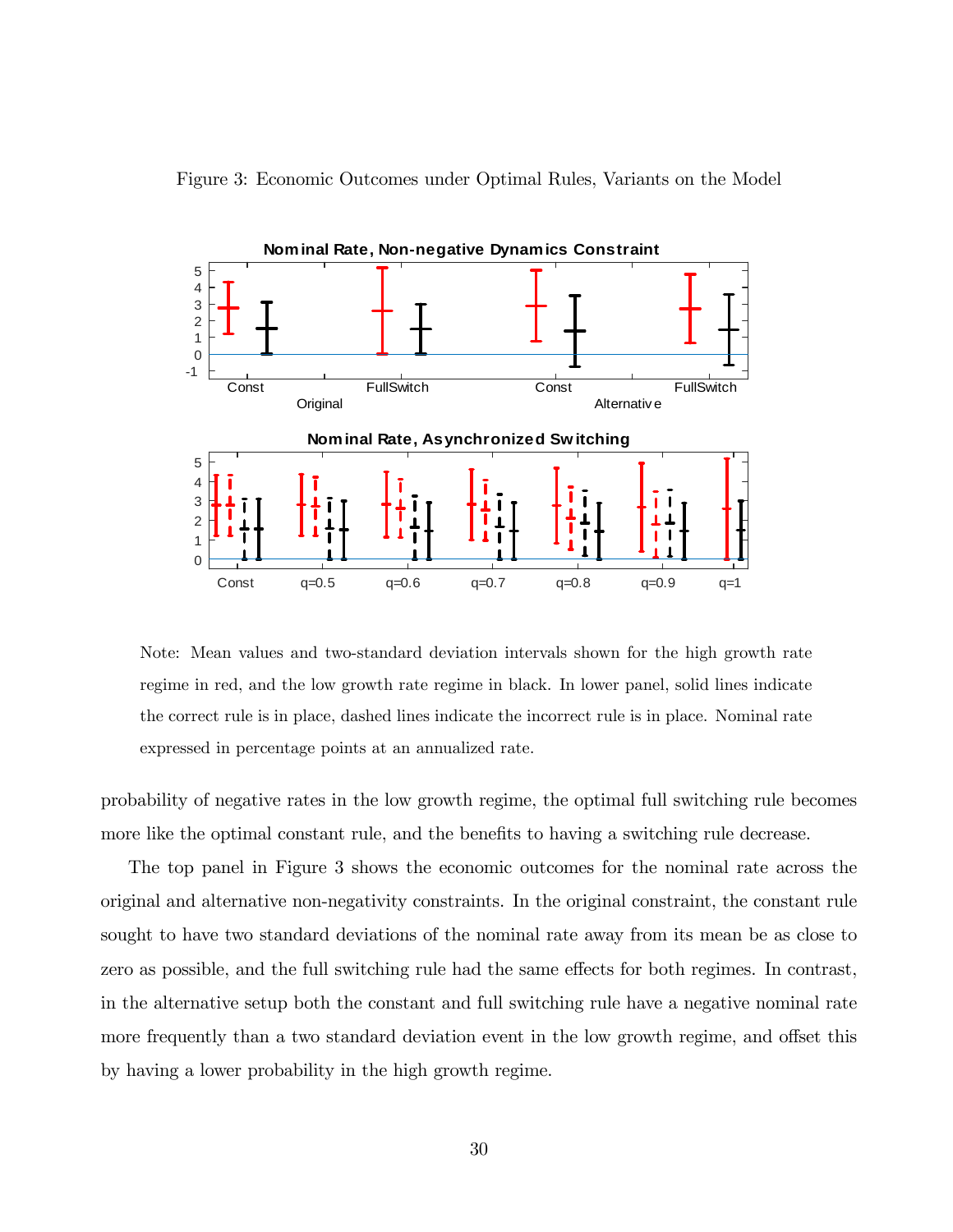#### 6.2 Optimal Rules without Synchronized Switching

The baseline results required perfect synchronization of the monetary policy rule with switches in the private economy. In this formulation, when the economy switches from high to low growth, or vice versa, the monetary authority immediately recognizes the switch, and implements the correct rule. Given uncertainty about the growth regime, this assumption may be too strict, and optimal rules would need to be robust to error in identifying the regime.

Specifically, consider a modification of the Markov switching framework where the private economy experiences growth rate switches with probability  $1 - p$  as before, but each period the monetary authority correctly assesses the growth regime with probability q. When  $q = 1$ , this modified assumption collapses back to the original model, since the monetary authority always correctly identifies the regime. When  $q = 0.5$ , they correctly assess the regime half the time, and when  $q = 0$  they always misidentify the regime.<sup>[6](#page-31-0)</sup> In this case, there are four regimes: high growth rate with a high growth rule  $(s_t = 1)$ , high growth rate with a low growth rule  $(s_t = 2)$ , low growth rate with a high growth rule  $(s_t = 3)$ , and low growth rate with a low growth rule  $(s_t = 4)$ . Under these circumstances, regimes  $s_t = 1, 4$  indicate the monetary authority has put the correct rule in place, and  $s_t = 2, 3$  indicate the wrong rule is in place. The transition probabilities in this case become

$$
P = \begin{bmatrix} pq & p(1-q) & (1-p)(1-q) & (1-p)q \ pq & p(1-q) & (1-p)(1-q) & (1-p)q \ (1-p)q & (1-p)(1-q) & p(1-q) & pq \ (1-p)q & (1-p)(1-q) & p(1-q) & pq \end{bmatrix}.
$$
 (27)

When setting the optimal rule, households, firms, and the monetary authority all understand that the monetary authority will implement the correct rule in each period with probability  $q$ . Consequently, when setting an optimal rule, the monetary authority adapts the coefficients to

<span id="page-31-0"></span><sup>&</sup>lt;sup>6</sup>The probabilty q can be thought of as a shorthand for a learning process, but allows for incorrectly realized rules in a framework close to the original specification that doesn't resort to requiring a filtering problem by the monetary authority. The results are symmetric for  $q < 0.5$ , since a monetary authority that misidentified the regime more than half the time would simply flip the labels on its rules.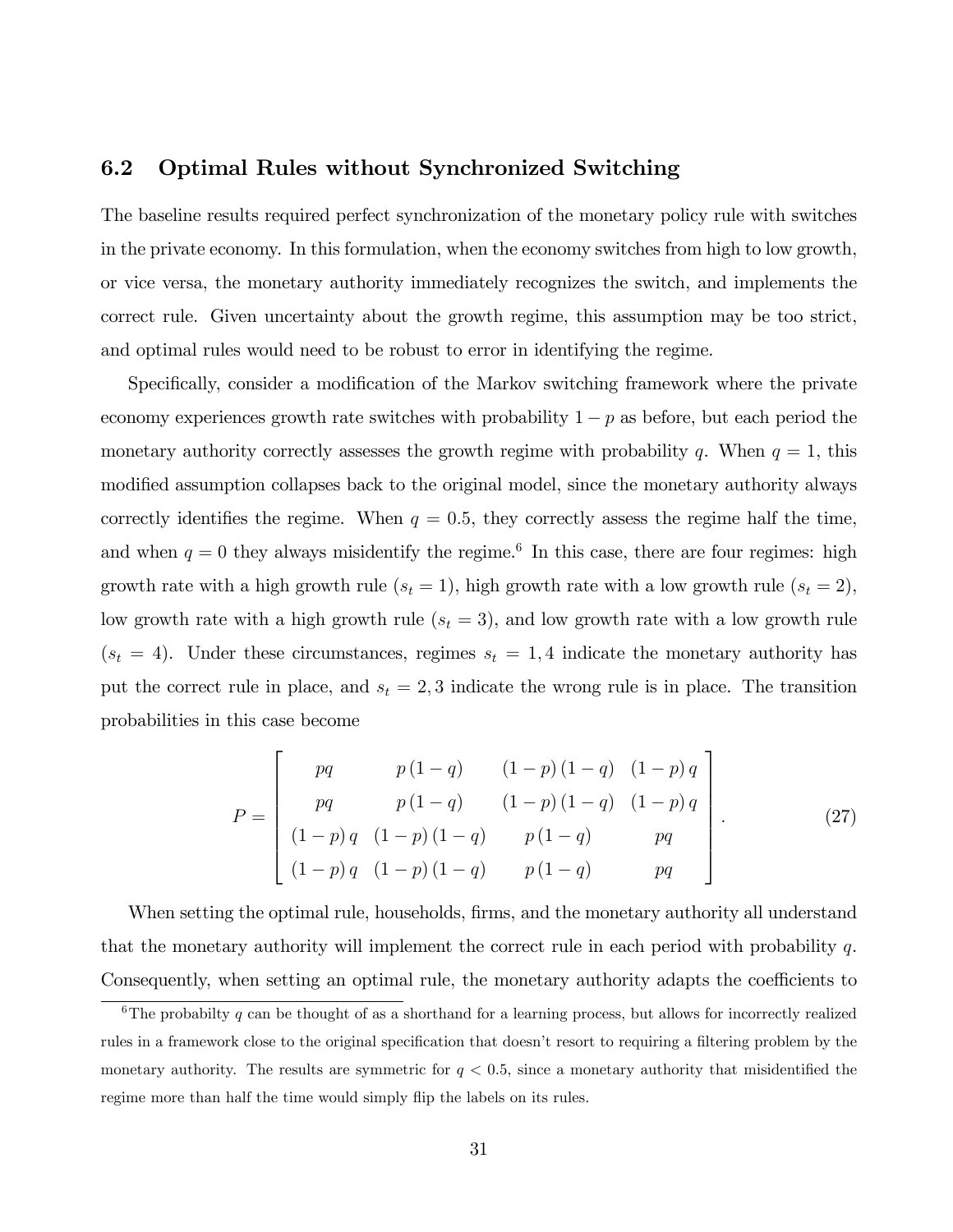this probability.

Table [7](#page-33-0) shows the results for the constant and full switching rules as  $q$  decreases from 1.0 to 0.5. The constant rule is identical for all values of  $q$ , since if the monetary authority has to set a rule that does not vary across regimes, then the probability of misidentifying the regime becomes irrelevant. By contrast, the full switching rule differs as  $q$  changes, but the changes in the optimal parameters are not necessarily monotonic in  $q$ . This result occurs because of the expectational effects of policy and growth rate switches. For example, in setting the high growth rule, when  $q$  decreases from 1.0 to 0.9, the monetary authority must raise the inflation target, since with a 10% probability it will incorrectly put the high growth rule in place during the low growth regime, which will tend to lead to negative nominal interest rates. As  $q$  decreases, therefore, the high growth rule's inflation target also increases. However, the Table shows that for  $q = 0.9$ , the low growth rule also has a higher inflation target, which is not needed to keep a positive nominal rate when the regime is incorrectly identified, but because having a higher target in the low growth regime helps raise inflation in the high growth regime as well. Put another way, the monetary authority is using expectational effects instead of raising the inflation target in the high growth rule by an even greater extent. As  $q$  decreases from 1.0 to 0.5, the magnitude of the expectational effects changes as well.

The last column of Table [7](#page-33-0) shows the welfare gain in the full switching rule over the constant rule, normalized by the gain from the full switching rule when  $q = 1.0$ . As q decreases, the welfare gain decreases in a monotonic fashion, until there is a loss when  $q = 0.5$ , meaning the constant rule welfare dominates the full switching rule. This result implies that as the monetary authority becomes increasingly prone to putting the incorrect rule in place, then eventually-due to the costs associated with the wrong real rate used in the policy rule–the optimal policy should be a constant rule. The constant rule therefore has the advantage in this case of setting a real rate component that is fixed; this feature ends up contributing to welfare losses when  $q = 1.0$ , but becomes positive for welfare when  $q = 0.5$ .

The bottom panel in Figure [3](#page-30-0) shows the economic outcomes for the nominal rate as  $q$  varies. Similar to the baseline results, the full switching rules set the mean nominal rate less two-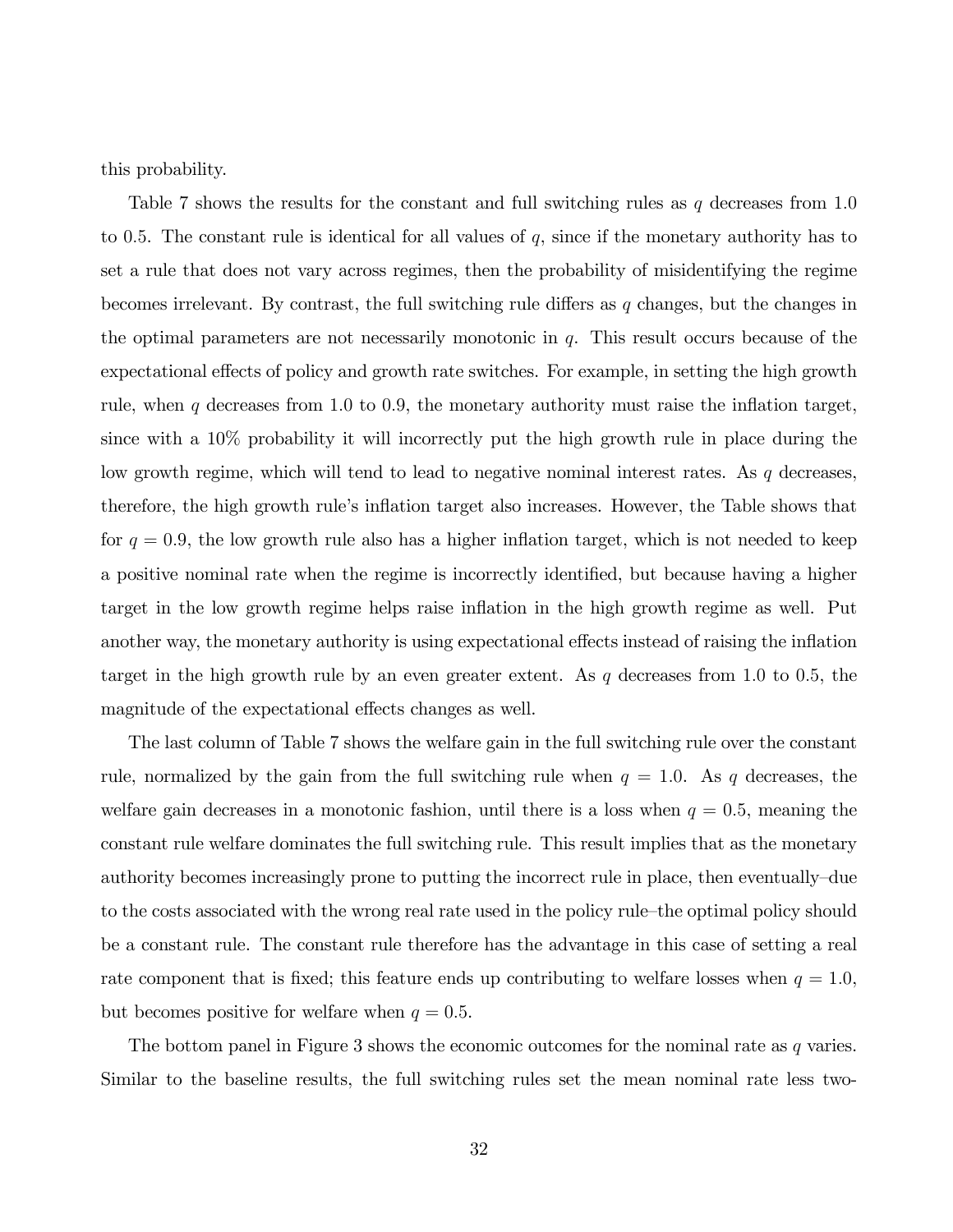|                       |          | <b>High Growth Rule</b> |          |         | Low Growth Rule | Welfare        |          |          |                                                 |
|-----------------------|----------|-------------------------|----------|---------|-----------------|----------------|----------|----------|-------------------------------------------------|
|                       | $\rho_r$ | $\psi_\pi$              | $\psi_y$ | $\Pi^*$ | $\rho_r$        | $\psi_\pi$     | $\psi_y$ | $\Pi^*$  | $\Upsilon_q^a/\left \Upsilon_{q=1}^{fs}\right $ |
| $q = 1.0$             |          |                         |          |         |                 |                |          |          |                                                 |
| Constant Rule         | 0.94     | $\overline{5}$          | 0.09     | 0.18    | 0.94            | $\overline{5}$ | 0.09     | 0.18     | $\theta$                                        |
| <b>Full Switching</b> | 0.65     | $\overline{5}$          | 0.07     | 0.10    | 0.95            | $\overline{5}$ | 0.08     | 0.31     | $\mathbf{1}$                                    |
| $q = 0.9$             |          |                         |          |         |                 |                |          |          |                                                 |
| Constant Rule         | 0.94     | $\overline{5}$          | 0.09     | 0.18    | 0.94            | 5              | 0.09     | 0.18     | $\overline{0}$                                  |
| <b>Full Switching</b> | 0.78     | 5                       | 0.08     | 0.16    | 0.96            | $\overline{5}$ | 0.08     | 0.46     | 0.780                                           |
| $q = 0.8$             |          |                         |          |         |                 |                |          |          |                                                 |
| Constant Rule         | 0.94     | $\overline{5}$          | 0.09     | 0.18    | 0.94            | $\overline{5}$ | 0.09     | 0.18     | $\boldsymbol{0}$                                |
| <b>Full Switching</b> | 0.87     | $\overline{5}$          | 0.10     | 0.19    | 0.96            | $\overline{5}$ | 0.05     | 0.48     | 0.544                                           |
| $q = 0.7$             |          |                         |          |         |                 |                |          |          |                                                 |
| Constant Rule         | 0.94     | $\overline{5}$          | 0.09     | 0.18    | 0.94            | $\overline{5}$ | 0.09     | 0.18     | $\overline{0}$                                  |
| <b>Full Switching</b> | 0.89     | 5                       | 0.10     | 0.33    | 0.96            | 5              | 0.05     | 0.24     | 0.300                                           |
| $q = 0.6$             |          |                         |          |         |                 |                |          |          |                                                 |
| Constant Rule         | 0.94     | 5                       | 0.09     | 0.18    | 0.94            | $\overline{5}$ | 0.09     | 0.18     | $\theta$                                        |
| <b>Full Switching</b> | 0.91     | 5                       | 0.10     | 0.32    | 0.96            | $\overline{5}$ | 0.08     | 0.15     | 0.098                                           |
| $q = 0.5$             |          |                         |          |         |                 |                |          |          |                                                 |
| Constant Rule         | 0.94     | 5                       | 0.09     | 0.18    | 0.94            | $\overline{5}$ | 0.09     | 0.18     | $\overline{0}$                                  |
| <b>Full Switching</b> | 0.93     | $\overline{5}$          | 0.09     | 0.36    | 0.95            | $\overline{5}$ | 0.08     | $\theta$ | $-0.019$                                        |

<span id="page-33-0"></span>Table 7: Optimal Policy with Asynchronized Regimes

Note: Inflation target expressed in percentage points at an annualized rate.

standard deviations as close to zero as possible to minimize the distortions. When  $q$  is less than 1:0, the authority faces a constraint that is binding for the regimes when the incorrect rule is in place (the dashed lines). As  $q$  decreases, this constraint becomes more problematic when the high growth rule is in place during the low growth regime (the black dashed line). These cases lead to a nominal rate that is often far away from zero in the high growth regime, leading to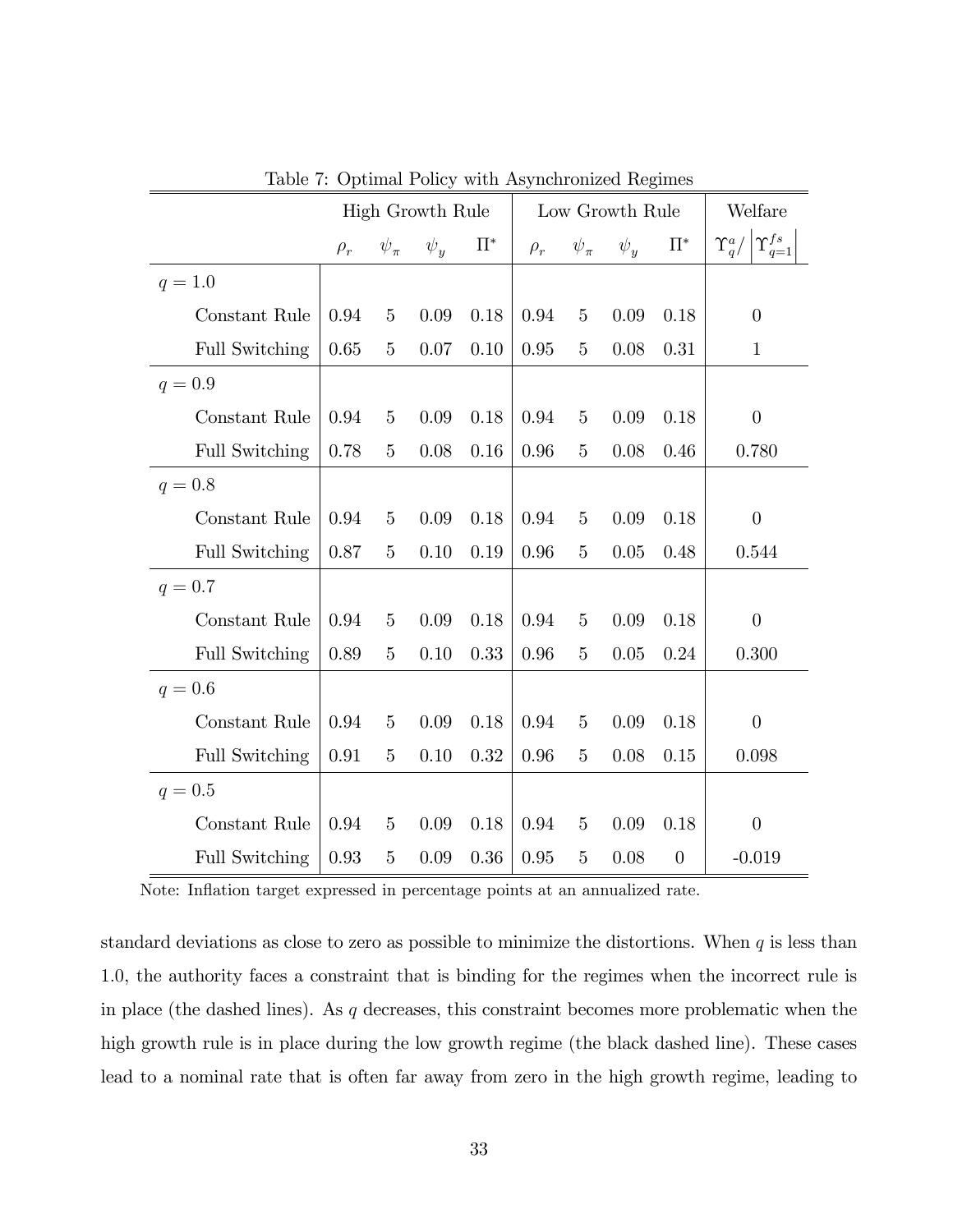distortions and hence welfare losses.

# <span id="page-34-0"></span>7 Conclusion

Motivated by recent arguments for changing the conduct of monetary policy in the presence of regime shifts in the growth rate of the economy, this paper has studied optimal monetary policy rules that switch parameters. These optimal rules differ from the optimal choice under fixed regimes, with the real interest rate used in the policy rule, the inflation target, and degree of inertia all playing important roles. At the same time, deviations from the benchmark environment can erode the gains from switching rules, particularly if the monetary authority may misidentify the regime.

The results therefore point to the benefits of having a flexible rule that can switch when there are structural shifts in the economy rather than a purely constant rule, but at the same time provide caution as to when the added flexibility may not be quite as beneficial. Additional considerations beyond the scope of the simple New Keynesian model considered here, such as more frictions or the central bank facing communication difficulties, remain interesting extensions.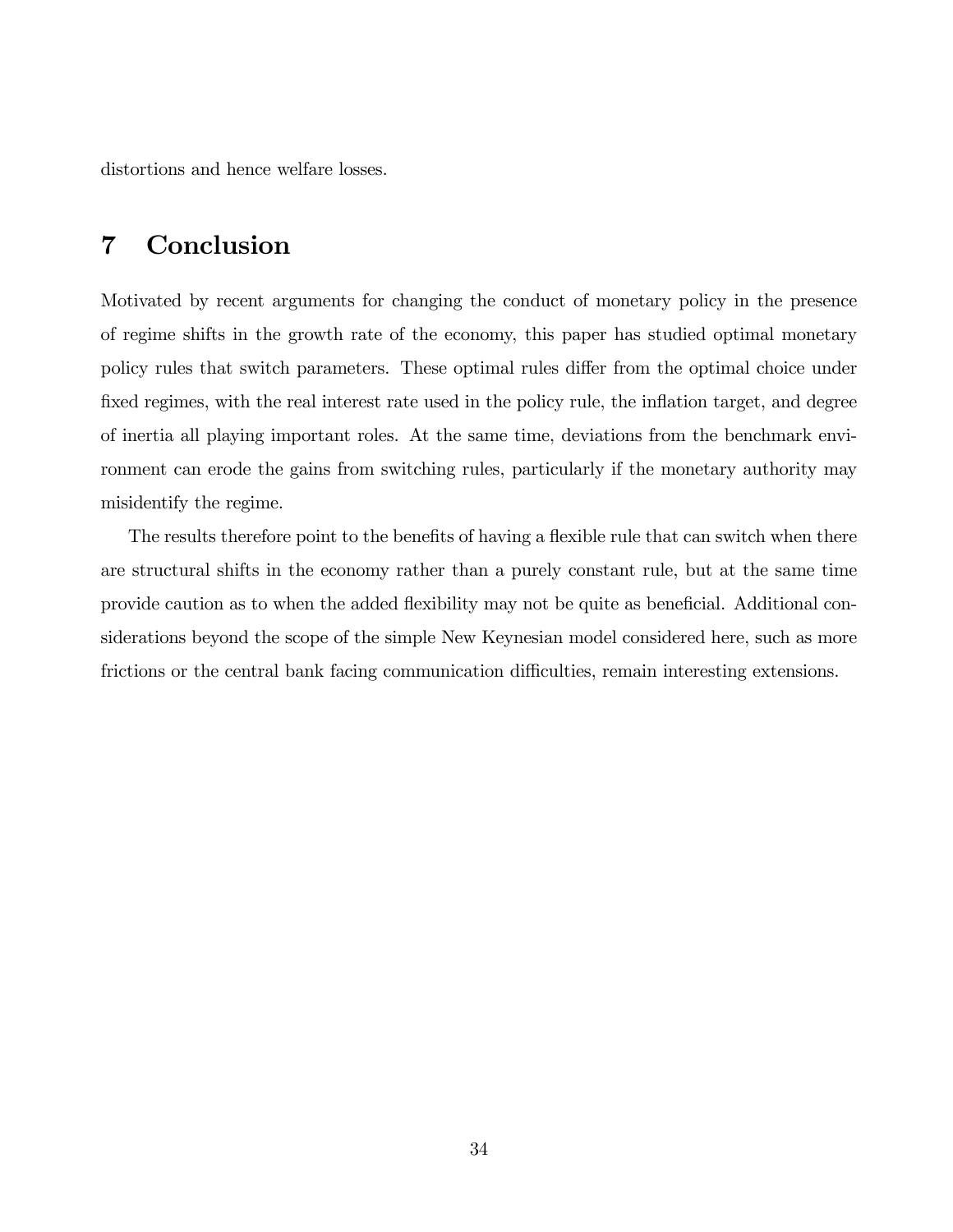# References

- <span id="page-35-3"></span>Ball, L. (2013). The Case for Four Percent Inflation. Central Bank Review 13(2), 17–31.
- <span id="page-35-8"></span>Bianchi, F. (2013). Regime Switches, Agents' Beliefs, and Post-World War II US Macroeconomic Dynamics. Review of Economic Studies  $80(2)$ , 463-490.
- <span id="page-35-4"></span>Billi, R. M. (2011, July). Optimal Inflation for the US Economy. American Economic Journal: Macroeconomics  $3(3)$ ,  $29-52$ .
- <span id="page-35-9"></span>Blake, A. P. and F. Zampolli (2011). Optimal Policy in Markov-switching Rational Expectations Models. Journal of Economic Dynamics and Control  $35(10)$ ,  $1626-1651$ .
- <span id="page-35-2"></span>Blanchard, O., G. Dell'Ariccia, and P. Mauro (2010). Rethinking Macroeconomic Policy. Journal of Money, Credit, and Banking  $\frac{1}{2}$ (s1), 199–215.
- <span id="page-35-6"></span>Blanco, J. (2015). Optimal Inflation Target in an Economy with Menu Costs and an Occasionally Binding Zero Lower Bound. Working Paper.
- <span id="page-35-0"></span>Board of Governors of the Federal Reserve System (2015). Minutes of the Federal Open Market Committee, April 28-29.
- <span id="page-35-1"></span>Bullard, J. B. (2016). The St. Louis Fedís New Characterization of the Outlook for the U.S. Economy.
- <span id="page-35-5"></span>Coibion, O., Y. Gorodnichenko, and J. Wieland (2012). The Optimal Inflation Rate in New Keynesian Models: Should Central Banks Raise Their Inflation Targets in Light of the Zero Lower Bound? Review of Economic Studies  $79(4)$ , 1371–1406.
- <span id="page-35-10"></span>Davig, T. (2016). Phillips Curve Instability and Optimal Monetary Policy. *Journal of Money*, Credit and Banking  $\frac{1}{8}(1)$ , 233–246.
- <span id="page-35-7"></span>Davig, T. and E. Leeper (2007). Generalizing the Taylor Principle. American Economic Review  $97(3)$ , 607–635.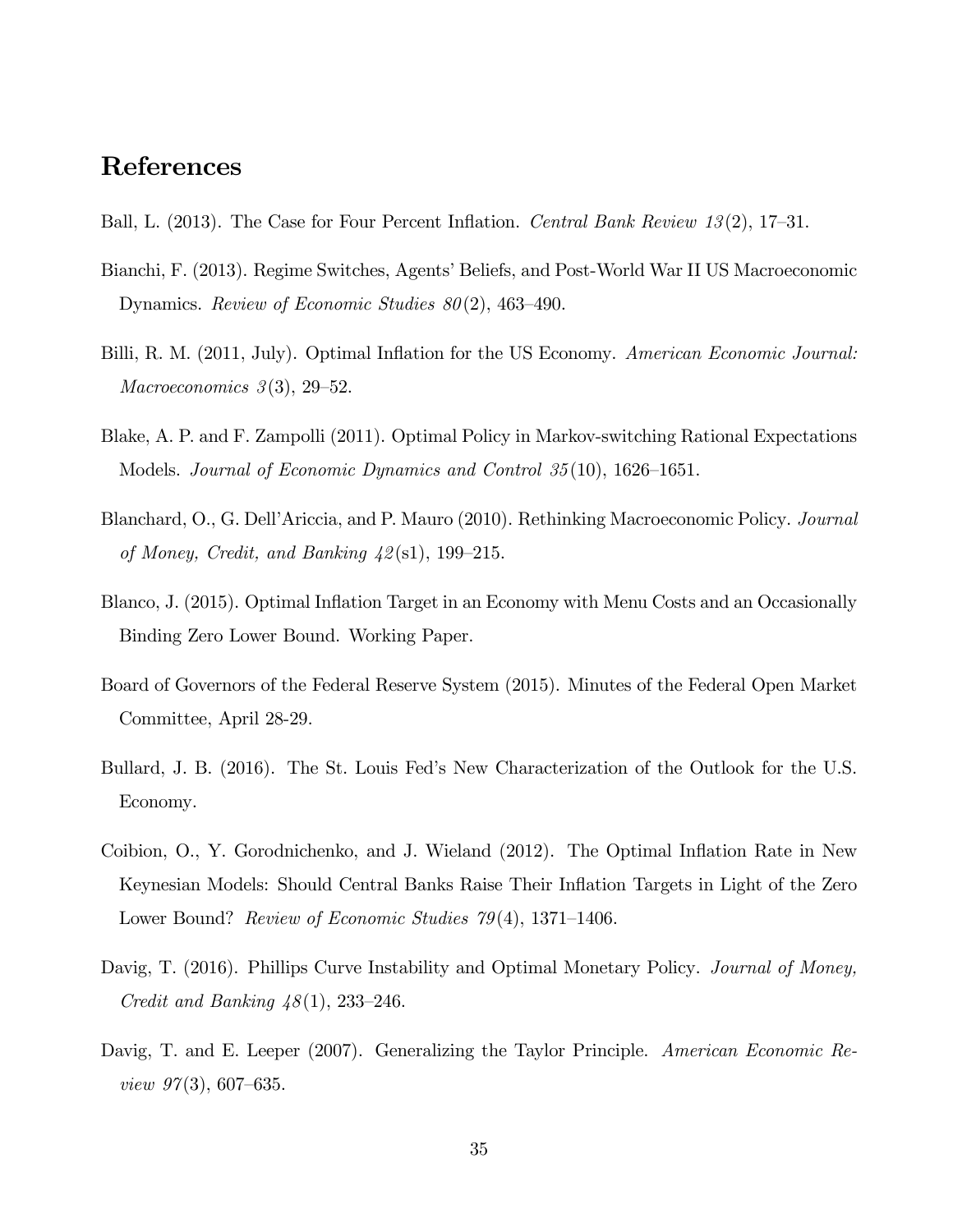- <span id="page-36-4"></span>Debortoli, D. and R. Nunes (2014). Monetary Regime Switches and Central Bank Preferences. Journal of Money, Credit and Banking  $46(8)$ , 1591–1626.
- <span id="page-36-3"></span>Foerster, A. (2016). Monetary Policy Regime Switches and Macroeconomic Dynamics. International Economic Review  $57(1)$ , 211–230.
- <span id="page-36-6"></span>Foerster, A., J. Rubio-Ramirez, D. Waggoner, and T. Zha (2013). Perturbation Methods for Markov-switching DSGE Models. Research Working Paper RWP 13-01, Federal Reserve Bank of Kansas City.
- <span id="page-36-5"></span>Gordon, R. J. (2012). Is U.S. Economic Growth Over? Faltering Innovation Confronts the Six Headwinds. Working Paper 18315, National Bureau of Economic Research.
- <span id="page-36-10"></span>Liu, Z., D. Waggoner, and T. Zha (2009). Asymmetric Expectation Effects of Regime Shifts in Monetary Policy. Review of Economic Dynamics  $12(2)$ , 284–303.
- <span id="page-36-2"></span>Liu, Z., D. Waggoner, and T. Zha (2011). Sources of Macroeconomic Fluctuations: A Regime-Switching DSGE Approach. Quantitative Economics  $2(2)$ , 251–301.
- <span id="page-36-7"></span>Richter, A., N. Throckmorton, and T. Walker (2014). Accuracy, Speed and Robustness of Policy Function Iteration. Computational Economics  $44(4)$ , 445–476.
- <span id="page-36-0"></span>Rogoff, K. (2008). Inflation is Now the Lesser Evil. Project Syndicate. December 2.
- <span id="page-36-8"></span>Schmitt-Grohe, S. and M. Uribe (2004). Optimal Simple and Implementable Monetary and Fiscal Rules. NBER Working Papers 10253, National Bureau of Economic Research, Inc.
- <span id="page-36-1"></span>Schmitt-Grohe, S. and M. Uribe (2007). Optimal Simple and Implementable Monetary and Fiscal Rules. Journal of Monetary Economics  $54(6)$ , 1702–1725.
- <span id="page-36-9"></span>Schmitt-Grohe, S. and M. Uribe (2010). The Optimal Rate of Ináation. In B. M. Friedman and M. Woodford (Eds.), Handbook of Monetary Economics, Volume 3 of Handbook of Monetary  $Economics$ , Chapter 13, pp. 653–722. Elsevier.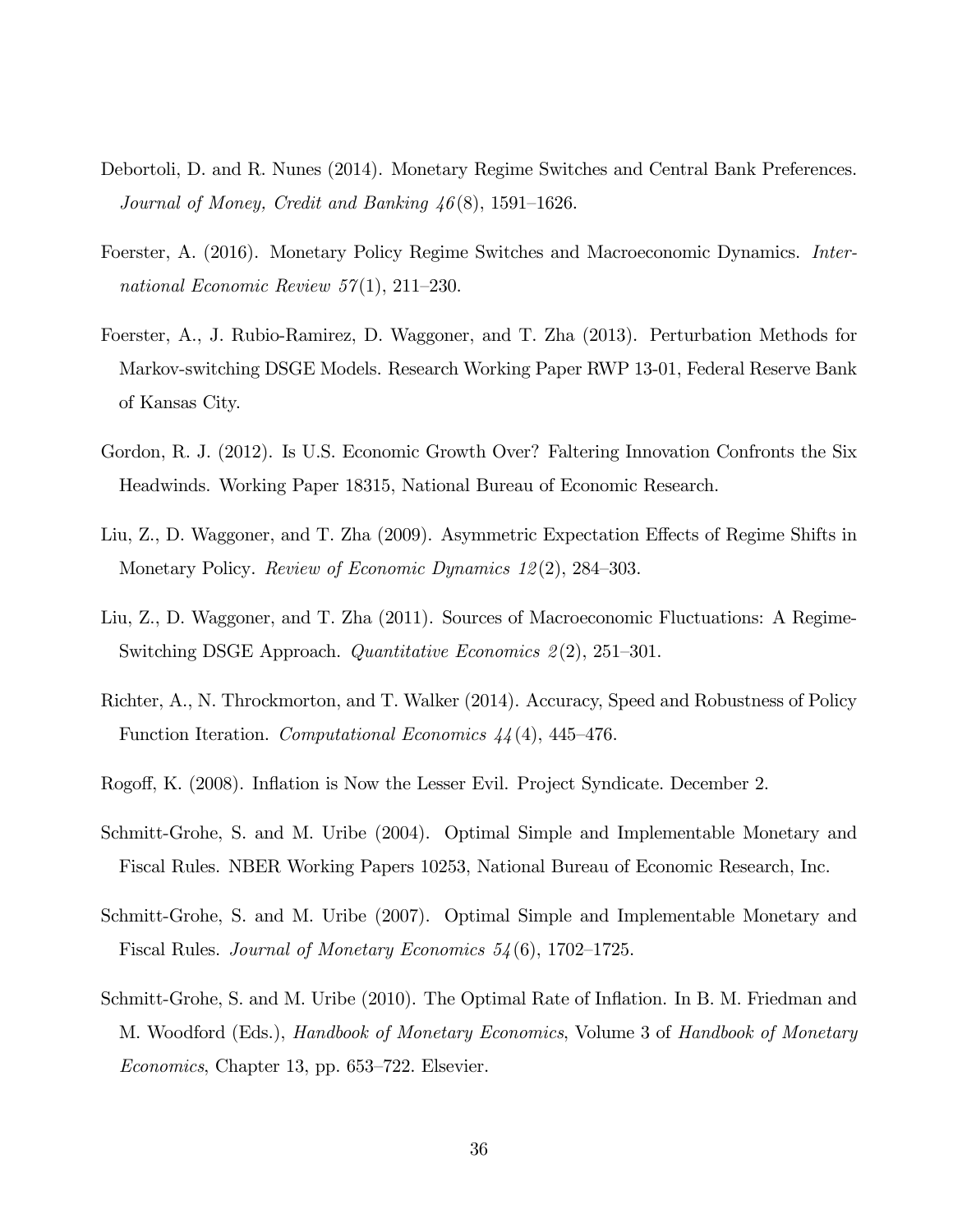- <span id="page-37-1"></span>Schorfheide, F. (2005). Learning and Monetary Policy Shifts. Review of Economic Dynamics  $8(2)$ , 392-419.
- <span id="page-37-3"></span>Summers, L. (2014). U.S. Economic Prospects: Secular Stagnation, Hysteresis, and the Zero Lower Bound. Business Economics  $49(2)$ , 65–73.
- <span id="page-37-0"></span>Taylor, J. (2012). First Principles: Five Keys to Restoring America's Prosperity. New York: WW Norton.

<span id="page-37-2"></span>Woodford, M. (2003). Interest and Prices. Princeton: Princeton UP.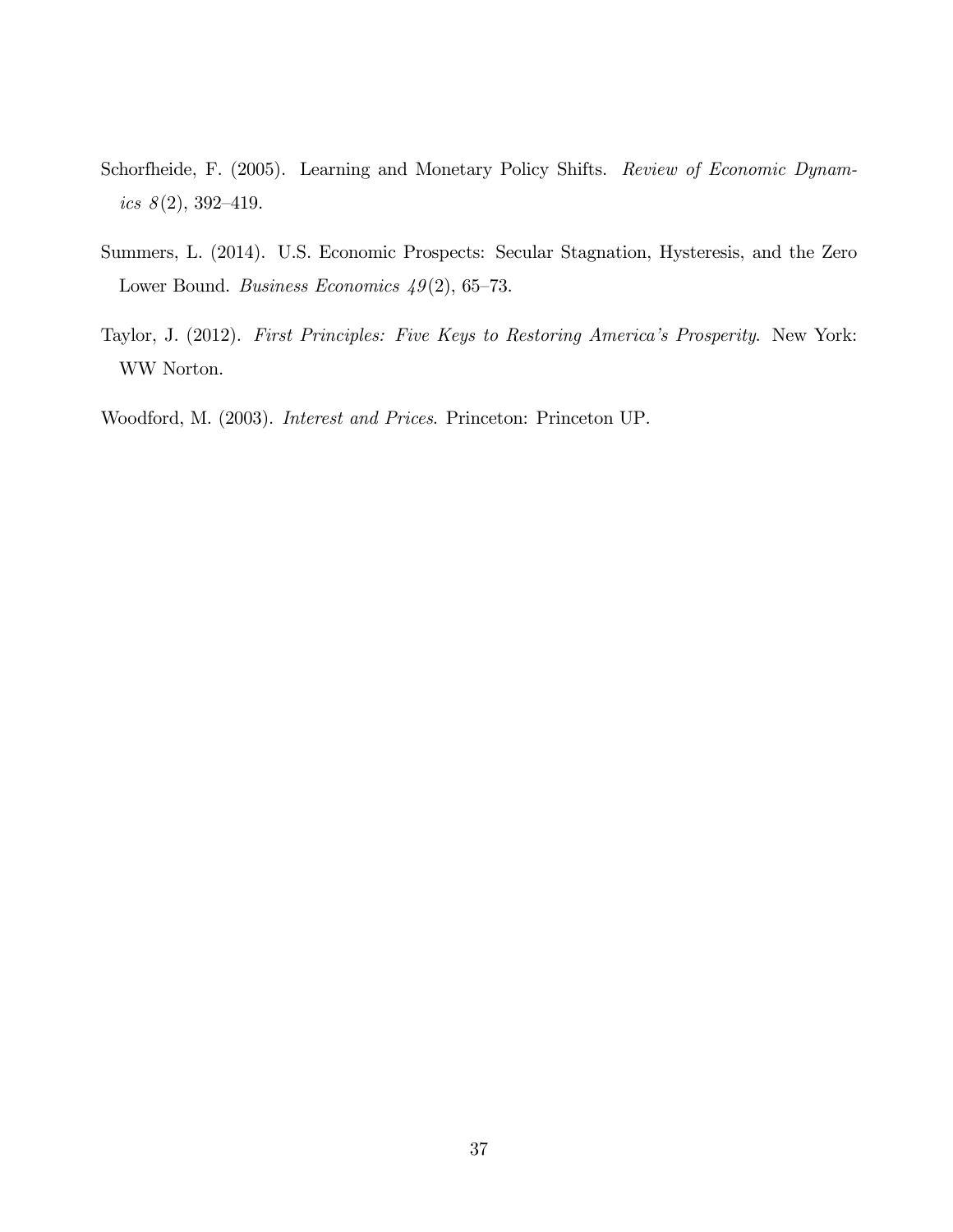## 8 Appendix: Robustness of Implementability Definition

The results for optimal policy hinge on the definition of implementable policy, which requires putting a limit on negative nominal rate dynamics and bounds on the coefficients. This Appendix shows that the optimal rules in the non-switching cases produce similar qualitative results under modified definitions of implementable policy.

First, all of the results for optimal policy require an inflation response of  $\psi_{\pi}(s_t) = 5$  regardless of the regime, rule, or switching behavior. For both the high and low growth only cases, Panel A of Table [8](#page-39-0) shows that changing condition (3) in the implementability from  $\psi_{\pi}(s_t) \in [0, 5]$  to either  $\psi_{\pi}(s_t) \in [0,3]$  or  $\psi_{\pi}(s_t) \in [0,8]$  produces qualitatively similar results. Regardless of the assumptions on the upper bound for  $\psi_{\pi}(s_t)$ , the inflation response hits the upper bound, and moving from the high to the low growth regime, optimal policy responds with a combination of increasing the inertia to a high value, slightly increasing the output gap response, and increasing the inflation target. Given the qualitative similarities of these cases to the results originally included in Table [3,](#page-18-0) changing the upper bound on the inflation response would not have a qualitative impact on the results with regime switching.

Second, many of the results are driven by the condition limiting a negative nominal rate to be a two-standard deviation event in each regime. Again, for both the high and low growth cases, Panel B of Table [8](#page-39-0) shows that changing condition  $(2)$  in the implementability definition to be either one or three standard deviations produces qualitatively similar results. When the constraint on a non-negative nominal rate is strengthened by increasing from one to three standard deviations—which in turn lowers the probability of a negative nominal rate—the optimal inflation target and the degree of inertia both increase. Since these results are qualitatively similar to the results in Table [3,](#page-18-0) the effects with regime switching would also be qualitatively similar.